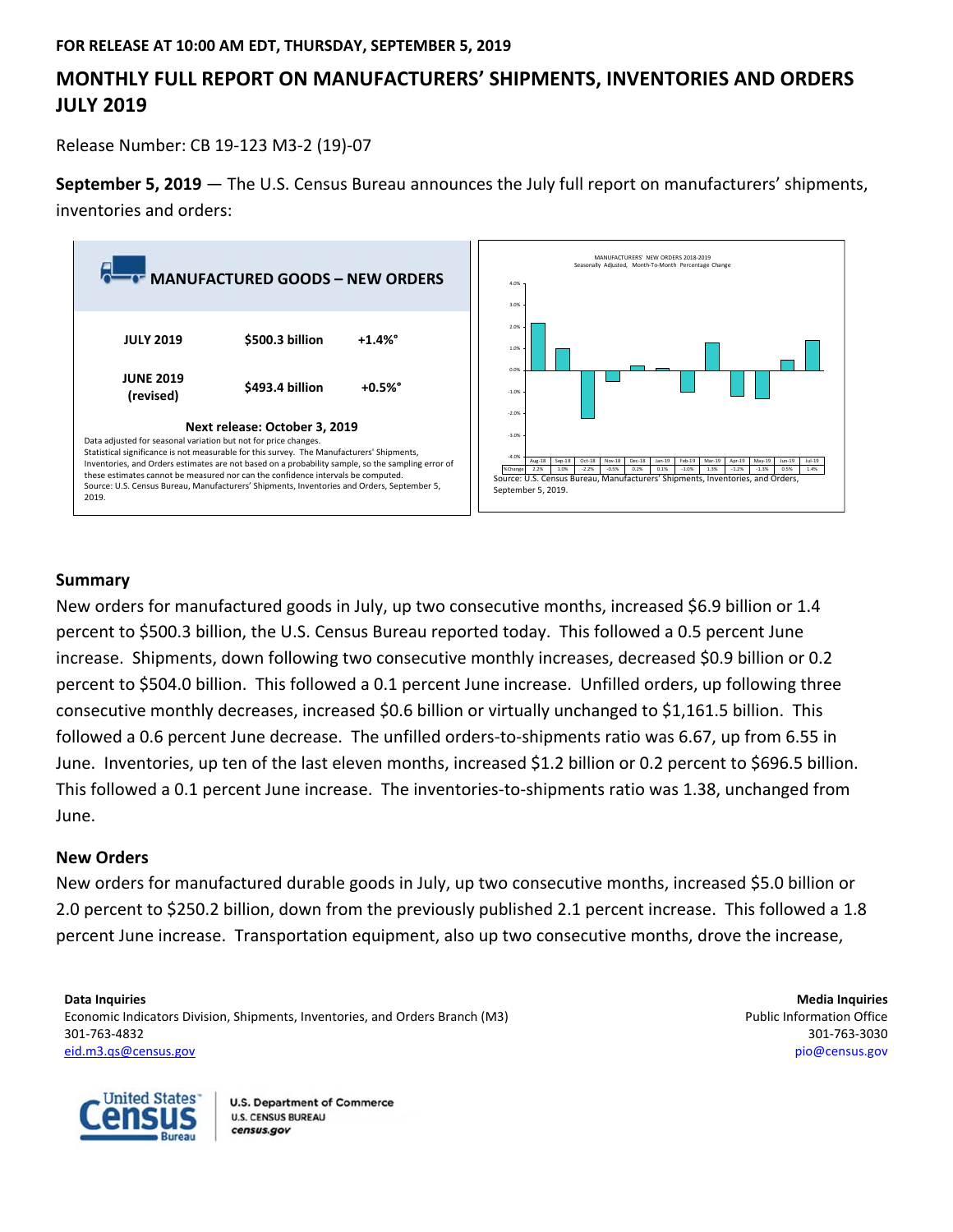\$5.7 billion or 7.0 percent to \$86.4 billion. New orders for manufactured nondurable goods increased \$2.0 billion or 0.8 percent to \$250.1 billion.

# **Shipments**

Shipments of manufactured durable goods in July, down following two consecutive monthly increases, decreased \$2.9 billion or 1.1 percent to \$253.9 billion, unchanged from the previously published decrease. This followed a 0.9 percent June increase. Transportation equipment, also down following two consecutive monthly increases, led the decrease, \$1.8 billion or 2.0 percent to \$86.5 billion. Shipments of manufactured nondurable goods, up following two consecutive monthly decreases, increased \$2.0 billion or 0.8 percent to \$250.1 billion. This followed a 0.7 percent June decrease. Petroleum and coal products, also up following two consecutive monthly decreases, led the increase, \$1.3 billion or 2.4 percent to \$53.4 billion.

# **Unfilled Orders**

Unfilled orders for manufactured durable goods in July, up following three consecutive monthly decreases, increased \$0.6 billion or virtually unchanged to \$1,161.5 billion, down from the previously published 0.1 percent increase. This followed a 0.6 percent June decrease. Fabricated metal products, up two consecutive months, led the increase, \$0.4 billion or 0.5 percent to \$86.5 billion.

# **Inventories**

Inventories of manufactured durable goods in July, up twelve of the last thirteen months, increased \$1.4 billion or 0.3 percent to \$427.1 billion, down from the previously published 0.4 percent increase. This followed a 0.3 percent June increase. Transportation equipment, also up twelve of the last thirteen months, led the increase, \$1.4 billion or 1.0 percent to \$141.1 billion. Inventories of manufactured nondurable goods, down four consecutive months, decreased \$0.2 billion or 0.1 percent to \$269.4 billion. This followed a virtually unchanged June decrease. Chemical products, down following two consecutive monthly increases, drove the decrease, \$0.2 billion or 0.3 percent to \$90.7 billion. By stage of fabrication, July materials and supplies increased 0.1 percent in durable goods and decreased 0.7 percent in nondurable goods. Work in process increased 0.6 percent in durable goods and 0.2 percent in nondurable goods. Finished goods increased 0.3 percent in durable goods and 0.2 percent in nondurable goods.

The Advance Report on durable goods for August is scheduled for release on September 27, 2019 at 8:30 a.m. EDT and the Full Report on October 3, 2019 at 10:00 a.m. EDT. View the full schedule in the Economic Briefing Room: <www.census.gov/economic-indicators/>. The full text and tables of this release can be found at <www.census.gov/m3>.

**Data Inquiries Media Inquiries** *Media Inquiries* **<b>***Media Inquiries* Economic Indicators Division, Shipments, Inventories, and Orders Branch (M3) **Public Information Office** example and Orders Branch (M3) 301‐763‐4832 301‐763‐3030 eid.m3.qs@census.gov pio@census.gov

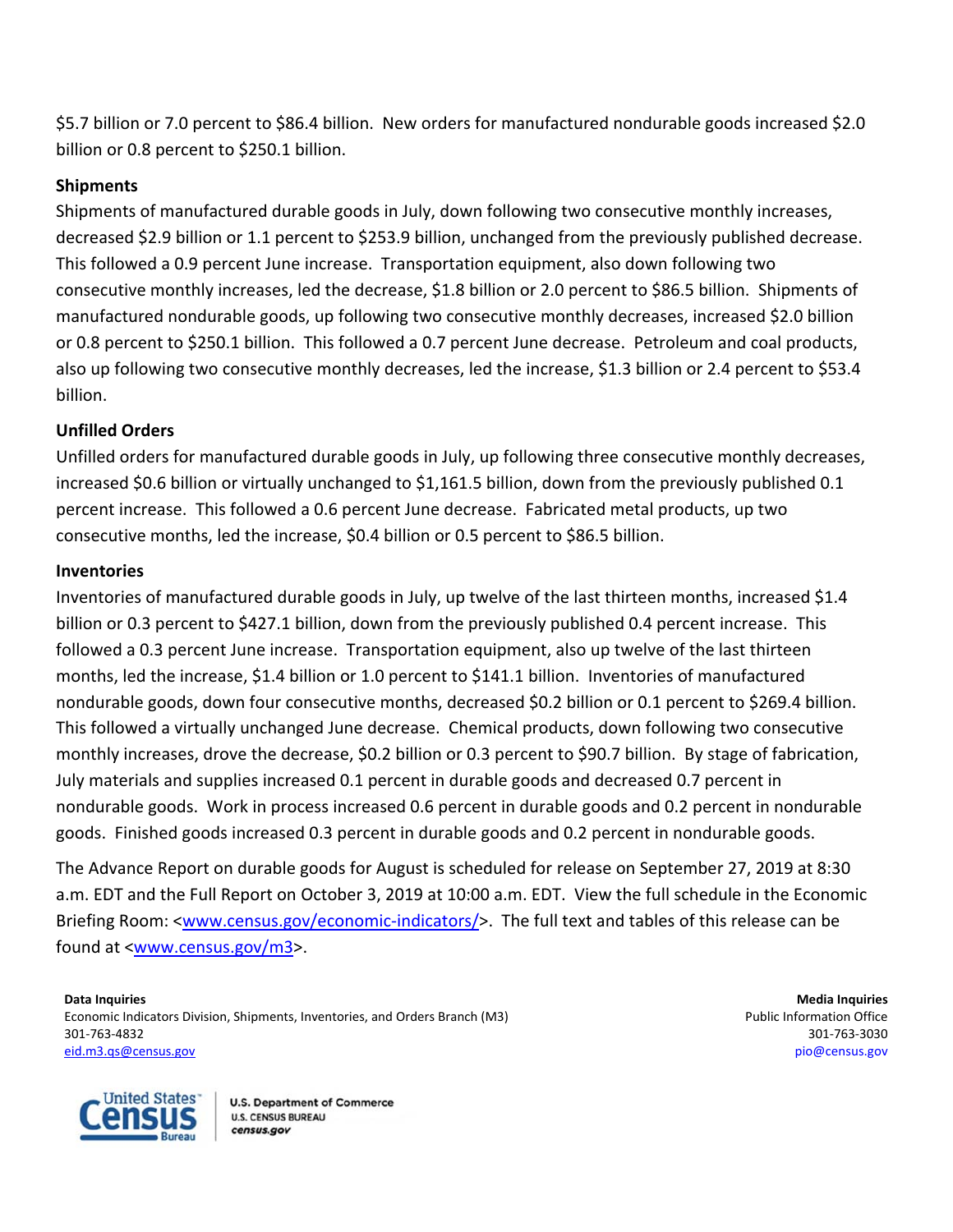# **EXPLANATORY NOTES**

Figures in text are adjusted for seasonality, but not for inflation. Figures on new and unfilled orders exclude data for semiconductor manufacturing.

"Virtually unchanged" indicates that the change is less than 0.05 percent for a percent increase or decrease.

# **Description of the survey**

This report is compiled from results of the U.S. Census Bureau's Manufacturers' Shipments, Inventories, and Orders (M3) survey, which is a voluntary survey authorized by Title 13 of the United States Code. This survey provides statistics on a calendar‐month basis for manufacturers' value of shipments, new orders (net of cancellations), end‐of‐month order backlog (unfilled orders), end‐of‐month total inventory (at current cost or market value), and inventories by stage of fabrication (materials and supplies, work‐in‐ process, and finished goods). Data published from the M3 survey are based on a panel of approximately 5,000 reporting units that represent approximately 3,100 companies and provide an indication of month‐ to-month change for the Manufacturing Sector. These reporting units may be divisions of diversified large companies, large homogenous companies, or single‐unit manufacturers in 92 industry categories, which are combined into 65 publication levels due to the small monthly panel size. The survey methodology assumes that the month‐to‐month changes of the total operations of the reporting units in the M3 panel effectively represent the month‐to‐month movements of all establishments that make up the category. The companies for which shipments data are currently reported or imputed in the M3 survey represent approximately 64 percent of the total value of shipments for manufacturing establishments in the 2012 Economic Census, and these companies include almost two-thirds of the manufacturing companies with \$500 million or more in shipments in the 2012 Economic Census. The companies for which shipments data are currently reported in the M3 survey represent approximately 57 percent of the total value of shipments for manufacturing establishments in the 2012 Economic Census. Statistics based on the M3 panel differ from the results that would be obtained from a complete enumeration of all manufacturing companies. The M3 panel is not based on a probability sample; therefore, the sampling errors that are normally provided with sample surveys cannot be measured. Nonsampling errors are attributable to many sources. The use of company or divisional reports to estimate the monthly change for establishments is one source of nonsampling error. The use of primarily large companies to represent the month‐to‐month movement of all companies is another potential source. Any corrections will be published in the full report. Corrections received after the full report will be released in the next month's advance report. Any

**Data Inquiries Media Inquiries** *Media Inquiries* **<b>***Media Inquiries Media Inquiries* Economic Indicators Division, Shipments, Inventories, and Orders Branch (M3) **Public Information Office** example and Orders Branch (M3) 301‐763‐4832 301‐763‐3030 eid.m3.qs@census.gov pio@census.gov

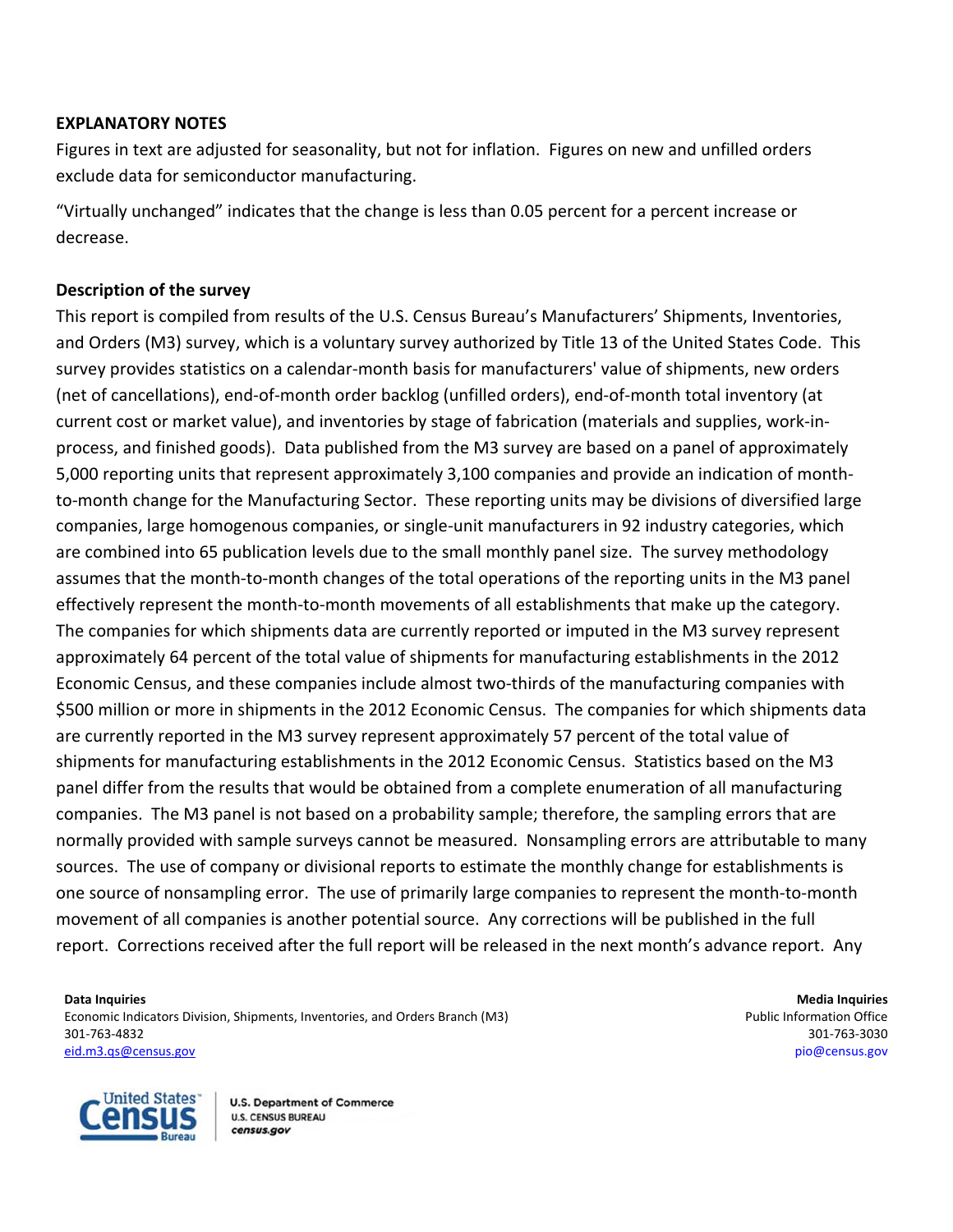revisions made later than two months will be reflected in the annual benchmark publication.Additional survey documentation can be found on our web site: <www.census.gov/manufacturing/m3/how\_the\_data\_are\_collected/index.html>.

# **RESOURCES**

# **API**

The Census Bureau's application programming interface (API) lets developers create custom apps to reach new users and makes key demographic, socio‐economic and housing statistics more accessible than ever before.

<www.census.gov/developers/>.

# **NEW TIME SERIES**

Beginning with the release of June 2018 data on July 26, 2018, historical estimates of the Monthly Advance Report on Manufacturers' Shipments, Inventories and Orders are available on a seasonally adjusted basis as well as a not seasonally adjusted basis at: <https://www.census.gov/econ/currentdata/>.

# **FRED Mobile App**



Receive the latest updates on the nation's key economic indicators by downloading the FRED App <https://fred.stlouisfed.org/fred-mobile/> for both Apple and Android devices. FRED, the signature database of the Federal Reserve Bank of St. Louis, now incorporates the Census Bureau's 13 economic indicators.

###

**Data Inquiries 1996 Media Inquiries Media Inquiries Media Inquiries Media Inquiries Media Inquiries** Economic Indicators Division, Shipments, Inventories, and Orders Branch (M3) **Public Information Office** example and Orders Branch (M3) 301‐763‐4832 301‐763‐3030 eid.m3.qs@census.gov pio@census.gov

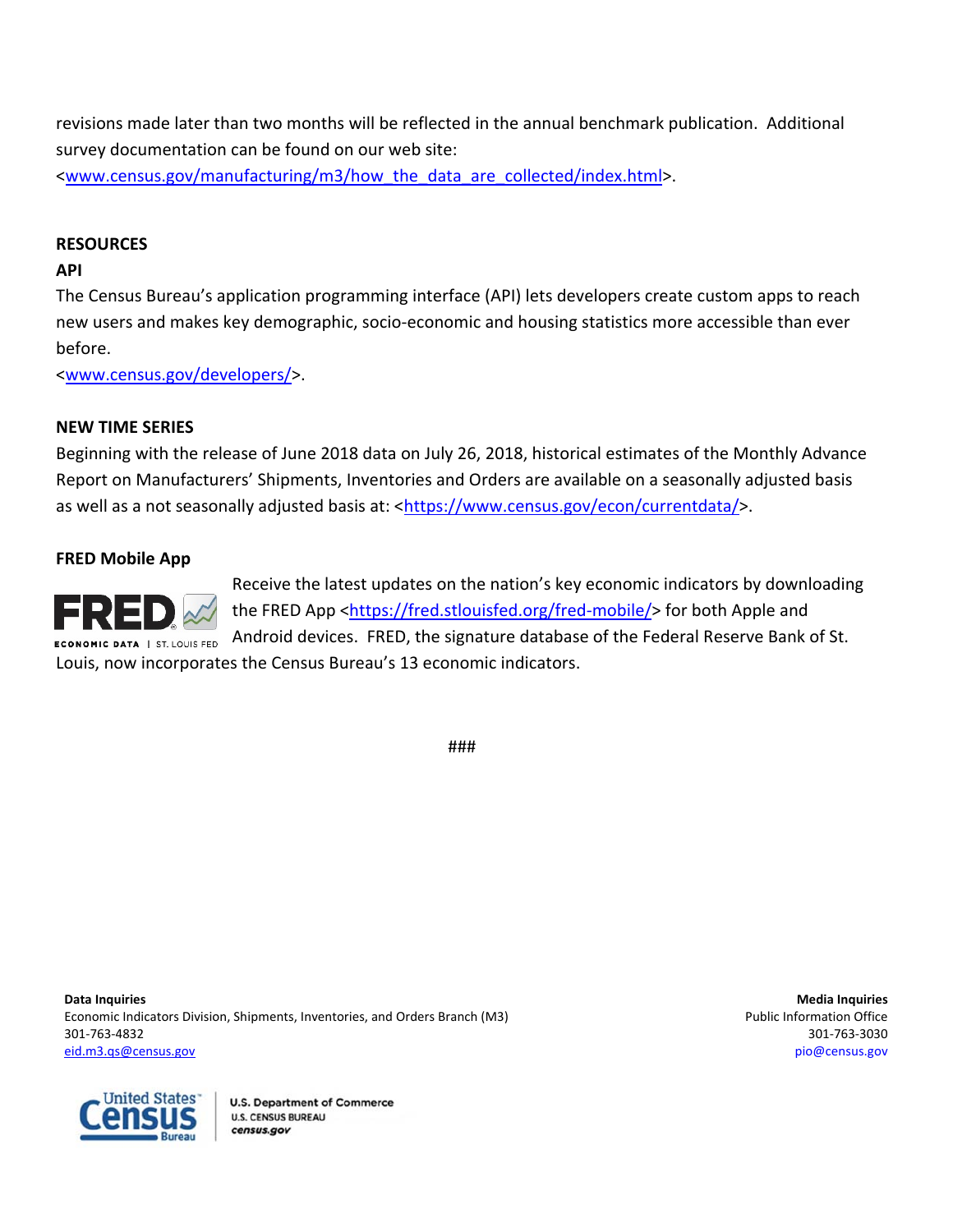### **Table 1. Value of Manufacturers' Shipments for Industry Groups** 1

### **[Estimates are shown in millions of dollars and are based on data from the Manufacturers' Shipments, Inventories, and Orders Survey.]**

|                                                                  | <b>Seasonally Adjusted</b> |                 |                 |                  |                       |               | <b>Not Seasonally Adjusted</b> |                 |                 |                 |                   |                   |                  |  |
|------------------------------------------------------------------|----------------------------|-----------------|-----------------|------------------|-----------------------|---------------|--------------------------------|-----------------|-----------------|-----------------|-------------------|-------------------|------------------|--|
|                                                                  |                            | Monthly         |                 |                  | <b>Percent Change</b> |               |                                |                 | Monthly         |                 |                   | Year to date      |                  |  |
| Industry                                                         |                            |                 |                 |                  |                       |               |                                |                 |                 |                 |                   |                   | % Change         |  |
|                                                                  | July                       | June            | May             | June             | May                   | Apr. -        | July                           | June            | May             | July            |                   |                   | 2019/            |  |
|                                                                  | 2019 <sup>p</sup>          | 2019            | 2019            | July             | June                  | May           | 2019 <sup>p</sup>              | 2019            | 2019            | 2018            | 2019 <sup>p</sup> | 2018              | 2018             |  |
|                                                                  |                            |                 |                 |                  |                       |               |                                |                 |                 |                 |                   |                   |                  |  |
| All manufacturing industries                                     | 504,021                    | 504,952         | 504,257         | $-0.2$           | 0.1                   | 0.1           | 490,370                        | 522,474         | 522,423         | 482,868         | 3,503,339         | 3,440,413         | 1.8              |  |
| Excluding transportation                                         | 417,553                    | 416,731         | 418,142         | 0.2              | $-0.3$                | $-0.1$        | 416,356                        | 429,661         | 433,669         | 412,040         | 2,899,575         | 2,865,003         | 1.2              |  |
| Excluding defense                                                | 489,339                    | 490,080         | 489.184         | $-0.2$           | 0.2                   | 0.1           | 477,569                        | 506,503         | 507,638         | 470,970         | 3,403,672         | 3,350,729         | 1.6              |  |
| With unfilled orders                                             | 174,215                    | 177,144         | 176,432         | $-1.7$           | 0.4                   | 0.2           | 164,378                        | 188,182         | 181,791         | 161,449         | 1,227,425         | 1,195,996         | 2.6              |  |
| Durable goods industries                                         | 253,924                    | 256,832         | 254,487         | $-1.1$           | 0.9                   | 0.5           | 237,987                        | 270,356         | 261,851         | 232,167         | 1,770,742         | 1,716,509         | 3.2              |  |
|                                                                  | 9,076                      | 9,130           | 9,117           | $-0.6$           | 0.1                   | 0.0           | 9,463                          | 9,838           | 10,002          | 9,764           | 64,108            | 66,047            | $-2.9$           |  |
| Nonmetallic mineral products                                     | 11,377                     | 11,375          | 11,232          | 0.0              | 1.3                   | 0.3           | 12,125                         | 11,955          | 12,043          | 11,411          | 77,792            | 74,961            | 3.8              |  |
|                                                                  | 20,171                     | 20,417          | 20,544          | $-1.2$           | $-0.6$                | $-1.2$        | 19,798                         | 20,963          | 21,718          | 20,937          | 147,548           | 148,923           | $-0.9$           |  |
| Iron and steel mills                                             | 10,085                     | 10,178          | 10,541          | $-0.9$           | $-3.4$                | $-1.5$        | 10,021                         | 10,459          | 11,222          | 10,722          | 75,298            | 73,861            | 1.9              |  |
| Aluminum and nonferrous metals                                   | 8,602                      | 8,769           | 8,486           | $-1.9$           | 3.3                   | $-0.6$        | 8,349                          | 8,924           | 8,874           | 8,906           | 61,552            | 65,319            | $-5.8$           |  |
| Ferrous metal foundries                                          | 1,484                      | 1,470           | 1,517           | 1.0              | $-3.1$                | $-2.2$        | 1,428                          | 1,580           | 1,622           | 1,309           | 10,698            | 9,743             | 9.8              |  |
| Fabricated metal products                                        | 33,505                     | 33,825          | 33,660          | $-0.9$           | 0.5                   | 0.7           | 33,141                         | 35,048          | 35,243          | 32,123          | 234,941           | 226,636           | 3.7              |  |
|                                                                  | 32,810                     | 33,446          | 33,284          | $-1.9$           | 0.5                   | 0.7           | 31,512                         | 35,538          | 34,836          | 31,219          | 233,068           | 227,979           | 2.2              |  |
| Construction machinery                                           | 2,462<br>2,935             | 2,630<br>3,150  | 2,543<br>3,108  | $-6.4$<br>$-6.8$ | 3.4<br>1.4            | 2.2<br>3.0    | 2,357<br>2,740                 | 2,610<br>3,270  | 2,699<br>3,354  | 2,485<br>2,802  | 19,686<br>21,412  | 19,200<br>20,704  | 2.5<br>3.4       |  |
| Mining, oil field, and                                           |                            |                 |                 |                  |                       |               |                                |                 |                 |                 |                   |                   |                  |  |
| gas field machinery                                              | 1,464                      | 1,541           | 1,595           | $-5.0$           | $-3.4$                | 4.7           | 1,417                          | 1,526           | 1,547           | 1,454           | 10,011            | 10,487            | $-4.5$           |  |
| Industrial machinery                                             | 2,764                      | 2,872           | 2,745           | $-3.8$           | 4.6                   | 1.7           | 2,641                          | 3,296           | 2,631           | 2,606           | 18,455            | 17,854            | 3.4              |  |
| Photographic equipment                                           | 540                        | 547             | 540             | $-1.3$           | 1.3                   | $-4.1$        | 540                            | 623             | 512             | 570             | 3,812             | 3,735             | 2.1              |  |
| Ventilation, heating, air-conditioning,                          |                            |                 |                 |                  |                       |               |                                |                 |                 |                 |                   |                   |                  |  |
| and refrigeration equipment                                      | 4,013                      | 4,095           | 4,166           | $-2.0$           | $-1.7$                | 1.1           | 4,348                          | 5,069           | 4,749           | 4,172           | 29,181            | 27,372            | 6.6              |  |
| Metalworking machinery                                           | 2,675                      | 2,597           | 2,626           | 3.0              | $-1.1$                | $-3.3$        | 2,501                          | 2,648           | 2,629           | 2,512           | 17,964            | 18,886            | $-4.9$           |  |
| Turbines, generators, and other                                  | 4,371                      | 4,432           | 4,367           | $-1.4$           | 1.5                   | $-0.5$        | 4,173                          | 4,476           | 4,535           | 3,901           | 30,665            | 28,843            | 6.3              |  |
| power transmission equipment<br>Material handling equipment      | 2,887                      | 2,848           | 2,823           | 1.4              | 0.9                   | $-1.5$        | 2,766                          | 2,810           | 2,940           | 2,517           | 19,810            | 18,534            | 6.9              |  |
| Computers and electronic products <sup>2</sup>                   | 28,009                     | 27,955          | 28,292          | 0.2              | $-1.2$                | 0.4           | 26,197                         | 30,313          | 26,653          | 25,488          | 187,752           | 179,033           | 4.9              |  |
|                                                                  | 594                        | 597             | 640             | $-0.5$           | $-6.7$                | $-4.5$        | 552                            | 741             | 625             | 816             | 4,201             | 5,188             | $-19.0$          |  |
| Computer storage devices                                         | 343                        | 338             | 353             | 1.5              | $-4.2$                | $-5.6$        | 251                            | 547             | 264             | 235             | 2,215             | 1,826             | 21.3             |  |
| Other peripheral equipment                                       | 762                        | 800             | 796             | $-4.8$           | 0.5                   | 1.8           | 739                            | 974             | 711             | 783             | 5,195             | 4,903             | 6.0              |  |
| Nondefense communications                                        |                            |                 |                 |                  |                       |               |                                |                 |                 |                 |                   |                   |                  |  |
|                                                                  | 3,610                      | 3,587           | 3,552           | 0.6              | 1.0                   | $-0.3$        | 3,155                          | 4,383           | 3,294           | 2,822           | 23,686            | 21,208            | 11.7             |  |
| Defense communications equipment                                 | 306                        | 316             | 282             | $-3.2$           | 12.1                  | 8.0           | 283                            | 300             | 271             | 283             | 1,989             | 1,869             | 6.4              |  |
| Audio and video equipment                                        | 343                        | 335             | 335             | 2.4              | 0.0                   | 7.7           | 289                            | 305             | 315             | 207             | 1,962             | 1,411             | 39.1             |  |
| Electronic components                                            | 3,601                      | 3,649           | 3,592           | $-1.3$           | 1.6                   | 0.7           | 3,567                          | 4,049           | 3,661           | 3,308           | 24,921            | 24,167            | 3.1              |  |
| Nondefense search and navigation                                 | 1,572                      | 1,564           | 1,590           | 0.5              | $-1.6$                | $-0.9$        | 1,409                          | 1,665           | 1,577           | 1,369           | 10,791            | 10,392            | 3.8              |  |
| Defense search and navigation                                    |                            |                 |                 |                  |                       |               |                                |                 |                 |                 |                   |                   |                  |  |
|                                                                  | 2,851                      | 2,814           | 2,852           | 1.3              | $-1.3$                | $-3.0$        | 2,603                          | 3,034           | 2,762           | 2,508           | 19,089            | 18,494            | 3.2              |  |
| Electromedical, measuring,                                       |                            |                 |                 |                  |                       |               |                                |                 |                 |                 |                   |                   |                  |  |
| and control instruments                                          | 9,252                      | 9,132           | 9,432           | 1.3              | $-3.2$                | $-0.1$        | 8,608                          | 9,941           | 8,970           | 8,864           | 62,472            | 61,499            | 1.6              |  |
| Electrical equipment, appliances,                                |                            |                 |                 |                  |                       |               |                                |                 |                 |                 |                   |                   |                  |  |
|                                                                  | 11,795                     | 11,820          | 11,697          | $-0.2$           | 1.1                   | 0.5           | 11,443                         | 12,566          | 11,923          | 10,884          | 80,328            | 77,242            | 4.0              |  |
| Electric lighting equipment                                      | 1,064                      | 1,063<br>1,718  | 1,090<br>1,732  | 0.1<br>0.0       | $-2.5$<br>$-0.8$      | 2.3<br>$-0.1$ | 1,047<br>1,601                 | 1,075<br>1,773  | 1,121<br>1,796  | 1,027<br>1,573  | 7,188<br>11,719   | 7,264<br>11,552   | $-1.0$<br>1.4    |  |
| Household appliances<br>Electrical equipment                     | 1,718<br>3,217             | 3,221           | 3,146           | $-0.1$           | 2.4                   | 0.9           | 3,038                          | 3,675           | 3,201           | 2,916           | 21,833            | 21,524            | 1.4              |  |
|                                                                  | 910                        | 938             | 890             | $-3.0$           | 5.4                   | $-1.2$        | 866                            | 894             | 862             | 882             | 5,866             | 6,180             | $-5.1$           |  |
| Transportation equipment                                         | 86,468                     | 88,221          | 86,115          | $-2.0$           | 2.4                   | 0.7           | 74,014                         | 92,813          | 88,754          | 70,828          | 603,764           | 575,410           | 4.9              |  |
|                                                                  | 8,861                      | 9,054           | 8,996           | $-2.1$           | 0.6                   | 2.9           | 6,785                          | 9,195           | 9,447           | 6,437           | 61,411            | 63,280            | $-3.0$           |  |
| Light trucks and utility vehicles                                | 22,578                     | 22,002          | 20,597          | 2.6              | 6.8                   | 0.5           | 18,484                         | 22,428          | 20,659          | 17,280          | 146,346           | 130,180           | 12.4             |  |
| Heavy duty trucks                                                | 2,951                      | 3,003           | 3,097           | $-1.7$           | $-3.0$                | $-0.4$        | 3,011                          | 3,143           | 3,307           | 2,809           | 21,703            | 18,696            | 16.1             |  |
| Motor vehicle bodies, parts,                                     | 28,335                     | 28,345          | 28,076          | 0.0              | 1.0                   | 0.4           | 25,272                         | 28,790          | 29,832          | 23,479          | 197,717           | 186,875           | 5.8              |  |
| Nondefense aircraft and parts                                    | 9,270                      | 11,068          | 10,511          | $-16.2$          | 5.3                   | $-0.4$        | 8,132                          | 13,324          | 10,293          | 9,237           | 77,757            | 86,570            | $-10.2$          |  |
| Defense aircraft and parts                                       | 4,563                      | 4,570           | 4,700           | $-0.2$           | $-2.8$                | $-1.8$        | 3,905                          | 5,167           | 4,636           | 4,017           | 30,931            | 29,633            | 4.4              |  |
| Ships and boats                                                  | 2,629                      | 2,889           | 2,990           | $-9.0$           | $-3.4$                | 3.2           | 2,411                          | 3,098           | 3,043           | 2,562           | 19,766            | 19,472            | 1.5              |  |
| Furniture and related products                                   | 6,963                      | 6,875           | 6,830           | 1.3              | 0.7                   | 0.8           | 7,106                          | 6,941           | 6,890           | 6,569           | 47,128            | 45,100            | 4.5              |  |
| Miscellaneous durable goods                                      | 13,750                     | 13,768          | 13,716          | $-0.1$           | 0.4                   | 0.7           | 13,188                         | 14,381          | 13,789          | 12,944          | 94,313            | 95,178            | $-0.9$           |  |
| Nondurable goods industries                                      | 250,097                    | 248,120         | 249.770         | 0.8              | $-0.7$                | $-0.3$        | 252,383                        | 252,118         | 260,572         | 250,701         | 1,732,597         | 1,723,904         | 0.5              |  |
|                                                                  |                            |                 |                 |                  |                       |               |                                |                 |                 |                 |                   |                   |                  |  |
|                                                                  | 67,839                     | 67,288          | 67,274          | 0.8              | 0.0                   | $-0.4$        | 65,880                         | 66,742          | 67,452          | 65,177          | 463,842           | 464,732           | $-0.2$           |  |
| Grain and oilseed milling                                        | 7,386<br>9,515             | 7,509<br>9,409  | 7,553<br>9,369  | $-1.6$<br>1.1    | $-0.6$<br>0.4         | 0.1<br>$-0.6$ | 7,263<br>9,481                 | 7,189<br>9,182  | 7,298<br>9,620  | 7,626<br>9,281  | 51,426<br>64,722  | 54,328<br>65,654  | $-5.3$<br>$-1.4$ |  |
| Meat, poultry, and seafood products                              | 19,169                     | 19,090          | 19,227          | 0.4              | $-0.7$                | $-0.8$        | 18,953                         | 20,006          | 19,923          | 19,276          | 134,911           | 135,570           | $-0.5$           |  |
| Beverage and tobacco products                                    | 13,043                     | 12,577          | 12,708          | 3.7              | $-1.0$                | 2.4           | 13,236                         | 13,114          | 13,532          | 12,697          | 87,281            | 86,723            | 0.6              |  |
|                                                                  | 8,708                      | 8,592           | 8,623           | 1.4              | $-0.4$                | $-1.3$        | 8,901                          | 9,129           | 9,447           | 8,821           | 60,315            | 60,372            | $-0.1$           |  |
|                                                                  | 4,335                      | 3,985           | 4,085           | 8.8              | $-2.4$                | 11.0          | 4,335                          | 3,985           | 4,085           | 3,876           | 26,966            | 26,351            | 2.3              |  |
|                                                                  | 2,463                      | 2,482           | 2,466           | $-0.8$           | 0.6                   | 0.4           | 2,443                          | 2,627           | 2,572           | 2,494           | 17,437            | 17,577            | $-0.8$           |  |
|                                                                  | 2,283                      | 2,267           | 2,263           | 0.7              | 0.2                   | 0.4           | 2,318                          | 2,418           | 2,369           | 2,336           | 16,126            | 15,853            | 1.7              |  |
|                                                                  | 952                        | 979             | 973             | $-2.8$           | 0.6                   | 2.3           | 979                            | 921             | 925             | 989             | 6,327             | 6,321             | 0.1              |  |
| Leather and allied products                                      | 431<br>16,209              | 418             | 407<br>16,197   | 3.1<br>0.0       | 2.7<br>0.1            | $-1.7$<br>0.3 | 434<br>16,400                  | 440<br>16,304   | 407             | 418             | 2,991             | 2,918             | 2.5<br>0.8       |  |
| Pulp, paper, and paperboard mills                                | 6,547                      | 16,212<br>6,477 | 6,469           | 1.1              | 0.1                   | 0.1           | 6,766                          | 6,432           | 16,581<br>6,533 | 16,126<br>6,790 | 112,415<br>45,028 | 111,569<br>45,650 | $-1.4$           |  |
| Paperboard containers                                            | 5,697                      | 5,731           | 5,724           | $-0.6$           | 0.1                   | 1.0           | 5,706                          | 5,798           | 5,873           | 5,444           | 39,677            | 38,653            | 2.6              |  |
|                                                                  | 6,915                      | 6,826           | 6,728           | 1.3              | 1.5                   | 1.4           | 6,795                          | 6,588           | 6,976           | 6,369           | 46,307            | 45,023            | 2.9              |  |
| Petroleum and coal products                                      | 53,364                     | 52,095          | 54,339          | 2.4              | $-4.1$                | $-3.0$        | 56,775                         | 53,698          | 59,388          | 59,913          | 371,660           | 378,207           | $-1.7$           |  |
| Petroleum refineries                                             | 49,118                     | 47,727          | 49,976          | 2.9              | $-4.5$                | $-3.3$        | 51,828                         | 48,767          | 54,708          | 55,216          | 342,146           | 351,048           | $-2.5$           |  |
|                                                                  | 66,837                     | 67,169          | 66,672          | $-0.5$           | 0.7                   | 0.9           | 66,950                         | 68,662          | 69,477          | 64,255          | 468,654           | 455,668           | 2.8              |  |
| Pesticides, fertilizers, and other                               |                            |                 |                 |                  |                       |               |                                |                 |                 |                 |                   |                   |                  |  |
| agricultural chemicals                                           | 2,485                      | 2,614           | 2,647<br>22,685 | $-4.9$<br>$-0.9$ | $-1.2$<br>1.5         | $-0.3$        | 2,097<br>22,742                | 2,825           | 3,313<br>23,100 | 2,380           | 20,208            | 19,915            | 1.5<br>7.9       |  |
| Pharmaceuticals and medicines<br>Paints, coatings, and adhesives | 22,832<br>3,872            | 23,034<br>3,894 | 3,866           | $-0.6$           | 0.7                   | 1.1<br>$-0.2$ | 4,097                          | 23,176<br>4,110 | 4,454           | 20,689<br>3,893 | 156,904<br>28,003 | 145,401<br>27,356 | 2.4              |  |
| Plastics and rubber products                                     | 19,761                     | 19,807          | 19,743          | $-0.2$           | 0.3                   | 0.3           | 20,173                         | 20,604          | 20,893          | 19,927          | 139,557           | 139,313           | 0.2              |  |

#### **p Preliminary**

**r Revised data due to late receipts and concurrent seasonal adjustment.** 

<sup>1</sup> Estimates of shipments and new orders are for the duration of the period, while estimates of unfilled orders and total inventories are for the end of the period. Not seasonally adjusted estimates of shipments and new o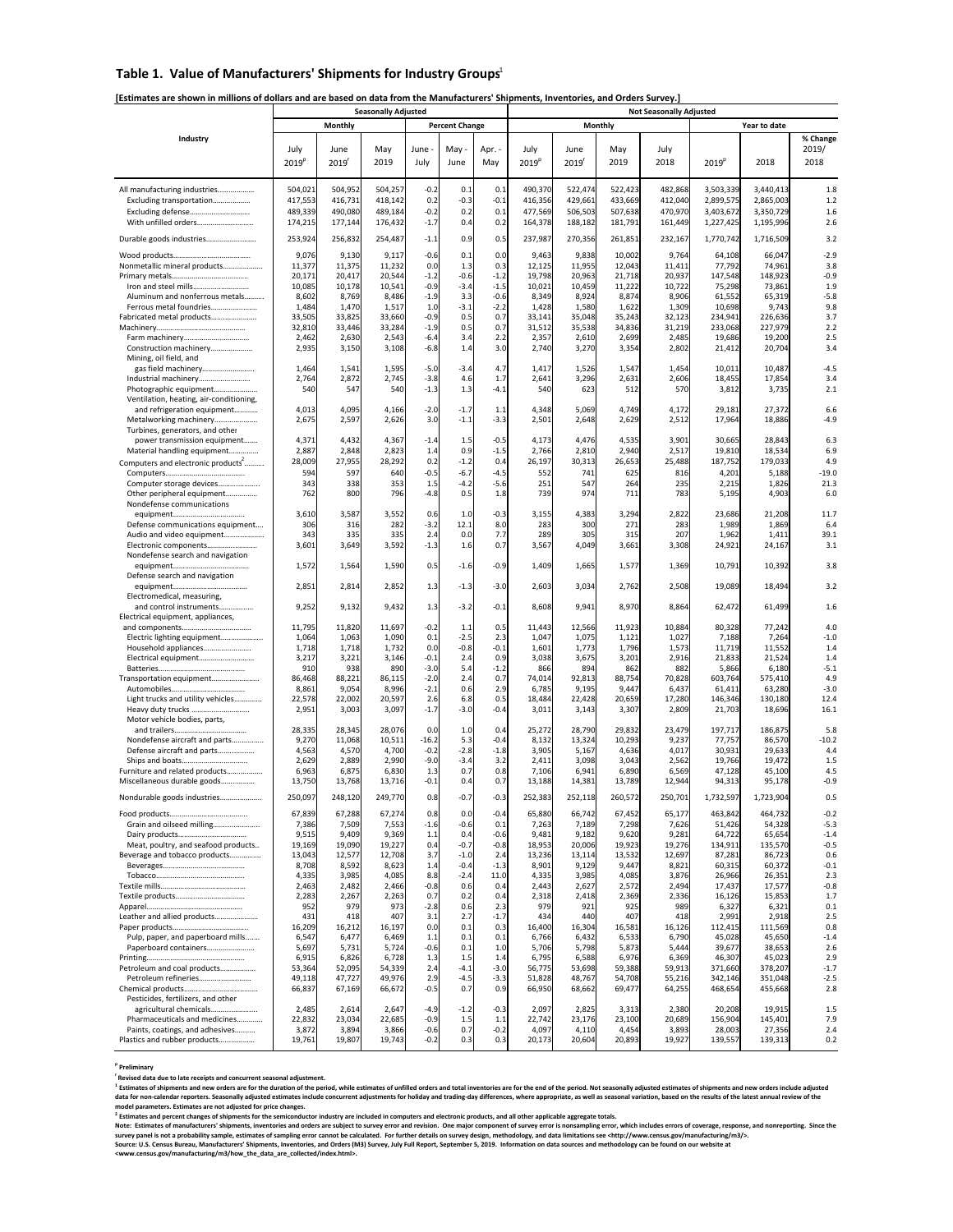### **Table 2. Value of Manufacturers' New Orders for Industry Groups**<sup>1</sup>

[Estimates are shown in millions of dollars and are based on data from the Manufacturers' Shipments, Inventories, and Orders Survey.]

|                                                                                                                                                                                                                     |                           |                 | <b>Seasonally Adjusted</b> |                |                       |                | <b>Not Seasonally Adjusted</b> |                           |               |                 |                   |                   |                                         |
|---------------------------------------------------------------------------------------------------------------------------------------------------------------------------------------------------------------------|---------------------------|-----------------|----------------------------|----------------|-----------------------|----------------|--------------------------------|---------------------------|---------------|-----------------|-------------------|-------------------|-----------------------------------------|
|                                                                                                                                                                                                                     |                           | Monthly         |                            |                | <b>Percent Change</b> |                |                                | <b>Monthly</b>            |               |                 |                   | Year to date      |                                         |
| Industry                                                                                                                                                                                                            | July<br>2019 <sup>p</sup> | June<br>2019'   | May<br>2019                | June -<br>July | May -<br>June         | Apr. -<br>May  | July<br>2019 <sup>p</sup>      | June<br>2019 <sup>r</sup> | May<br>2019   | July<br>2018    | 2019 <sup>p</sup> | 2018              | $\overline{\%}$ Change<br>2019/<br>2018 |
|                                                                                                                                                                                                                     | 500,278                   | 493,351         | 490,693                    | 1.4            | 0.5                   | $-1.3$         | 486,027                        | 510,292                   | 505,259       | 477,354         | 3,459,902         | 3,446,535         | 0.4                                     |
| Excluding transportation <sup>2</sup>                                                                                                                                                                               | 413,919                   | 412,663         | 413,163                    | 0.3            | $-0.1$                | 0.0            | 411,963                        | 423,873                   | 428,452       | 408,497         | 2,878,889         | 2,858,597         | 0.7                                     |
| $\pmb{\text{Excluding defense}^2} \label{ex} \vspace{-0.05cm} \textbf{Excluding defense}^2 \textcolor{blue}{.} \textcolor{blue}{.} \textcolor{blue}{.} \textcolor{blue}{.} \textcolor{blue}{.} \textcolor{blue}{.}$ | 486,609                   | 481,535         | 476,266                    | 1.1            | 1.1                   | $-0.8$         | 475,940                        | 494,571                   | 492,263       | 467,329         | 3,362,951         | 3,353,268         | 0.3                                     |
| With unfilled orders <sup>2</sup>                                                                                                                                                                                   | 174,786                   | 169,906         | 167,262                    | 2.9            | 1.6                   | $-3.6$         | 164,364                        | 179,975                   | 168,369       | 159,968         | 1,212,326         | 1,228,559         | $-1.3$                                  |
| Durable goods industries <sup>2</sup>                                                                                                                                                                               | 250,181                   | 245,231         | 240,923                    | 2.0            | 1.8                   | $-2.3$         | 233,644                        | 258,174                   | 244,687       | 226,653         | 1,727,305         | 1,722,631         | 0.3                                     |
|                                                                                                                                                                                                                     | 20,198                    | 20,419          | 20,369                     | $-1.1$         | 0.2                   | $-0.6$         | 19,933                         | 20,853                    | 20,938        | 21,284          | 148,212           | 152,635           | $-2.9$                                  |
|                                                                                                                                                                                                                     | 10,201                    | 10,223          | 10,318                     | $-0.2$         | $-0.9$                | $-0.1$         | 10,292                         | 10,537                    | 10,555        | 10,957          | 75,714            | 76,938            | $-1.6$                                  |
| Aluminum and nonferrous metals                                                                                                                                                                                      | 8,530                     | 8,727           | 8,590                      | $-2.3$         | 1.6                   | $-0.3$         | 8,217                          | 8,792                     | 8,838         | 8,970           | 61,791            | 65,824            | $-6.1$                                  |
| Ferrous metal foundries                                                                                                                                                                                             | 1,467                     | 1,469           | 1,461                      | $-0.1$         | 0.5                   | $-5.6$         | 1,424                          | 1,524                     | 1,545         | 1,357           | 10,707            | 9,873             | 8.4                                     |
| Fabricated metal products                                                                                                                                                                                           | 33,899                    | 34,178          | 33,577                     | $-0.8$         | 1.8                   | 0.4            | 33,569                         | 34,618                    | 35,618        | 32,469          | 239,156           | 234,722           | 1.9                                     |
|                                                                                                                                                                                                                     | 32,836                    | 33,100          | 32,560                     | $-0.8$         | 1.7                   | 0.1            | 31,623                         | 34,339                    | 33,545        | 31,661          | 232,387           | 231,498           | 0.4                                     |
| Construction machinery<br>Mining, oil field, and                                                                                                                                                                    | 2,839                     | 2,866           | 2,692                      | $-0.9$         | 6.5                   | 1.5            | 2,529                          | 2,634                     | 2,691         | 2,567           | 19,935            | 20,602            | $-3.2$                                  |
| gas field machinery                                                                                                                                                                                                 | 1,405                     | 1,392           | 1,453                      | 0.9            | $-4.2$                | $-0.1$         | 1,358                          | 1,377                     | 1,405         | 1,448           | 9,506             | 10,201            | $-6.8$                                  |
| Industrial machinery                                                                                                                                                                                                | 2,689                     | 2,666           | 2,609                      | 0.9            | 2.2                   | $-2.6$         | 2,570                          | 3,022                     | 2,396         | 2,460           | 18,207            | 17,890            | 1.8                                     |
| Photographic equipment<br>Ventilation, heating, air-conditioning,                                                                                                                                                   | 461                       | 589             | 543                        | $-21.7$        | 8.5                   | $-0.5$         | 477                            | 632                       | 453           | 633             | 3,426             | 3,441             | $-0.4$                                  |
| and refrigeration equipment                                                                                                                                                                                         | 4,007                     | 4,058           | 4,119                      | $-1.3$         | $-1.5$                | $-0.9$         | 4,254                          | 4,820                     | 4,694         | 4,295           | 30,120            | 28,261            | 6.6                                     |
| Metalworking machinery<br>Turbines, generators, and other                                                                                                                                                           | 2,734                     | 2,561           | 2,583                      | 6.8            | $-0.9$                | 1.5            | 2,610                          | 2,492                     | 2,573         | 2,352           | 17,600            | 19,048            | $-7.6$                                  |
| power transmission equipment                                                                                                                                                                                        | 4,453                     | 4,460           | 4,260                      | $-0.2$         | 4.7                   | $-3.4$         | 4,255                          | 4,504                     | 4,428         | 4,106           | 30,608            | 28,661            | 6.8                                     |
| Material handling equipment                                                                                                                                                                                         | 2,900                     | 3,142           | 2,839                      | $-7.7$         | 10.7                  | 1.6            | 2,749                          | 3,366                     | 2,917         | 2,814           | 20,013            | 19,972            | 0.2                                     |
| Computers and electronic products <sup>2</sup>                                                                                                                                                                      | 23,780                    | 23,691          | 24,053                     | 0.4            | $-1.5$                | 0.5            | 21,362                         | 26,239                    | 22,659        | 21,168          | 160,822           | 155,445           | 3.5                                     |
| Nondefense communications                                                                                                                                                                                           | 584                       | 563             | 606                        | 3.7            | $-7.1$                | $-7.6$         | 542                            | 707                       | 591           | 831             | 4,143             | 5,343             | $-22.5$                                 |
|                                                                                                                                                                                                                     | 3,635                     | 3,591           | 3,512                      | 1.2            | 2.2                   | 3.1            | 2,953                          | 4,212                     | 3,162         | 2,769           | 23,362            | 22,207            | 5.2                                     |
| Defense communications equipment                                                                                                                                                                                    | 277                       | 249             | 191                        | 11.2           | 30.4                  | $-15.5$        | 243                            | 233                       | 197           | 267             | 1,734             | 1,898             | $-8.6$                                  |
| Electronic components<br>Nondefense search and navigation                                                                                                                                                           | 3,607                     | 3,586           | 3,584                      | 0.6            | 0.1                   | 1.3            | 3,675                          | 3,779                     | 3,612         | 3,546           | 24,915            | 24,993            | $-0.3$                                  |
| Defense search and navigation                                                                                                                                                                                       | 1,572                     | 1,585           | 1,737                      | $-0.8$         | $-8.8$                | 9.7            | 1,501                          | 1,724                     | 1,614         | 1,411           | 11,466            | 10,943            | 4.8                                     |
|                                                                                                                                                                                                                     | 2,895                     | 3,060           | 3,080                      | $-5.4$         | $-0.6$                | $-2.2$         | 2,328                          | 3,478                     | 2,718         | 2,295           | 20,368            | 18,276            | 11.4                                    |
| Electromedical, measuring,<br>and control instruments                                                                                                                                                               | 9,301                     | 9,124           | 9,385                      | 1.9            | $-2.8$                | $-0.6$         | 8,429                          | 9,881                     | 9,014         | 8,564           | 62,569            | 62,010            | 0.9                                     |
| Electrical equipment, appliances,                                                                                                                                                                                   |                           |                 |                            |                |                       |                |                                |                           |               |                 |                   |                   |                                         |
|                                                                                                                                                                                                                     | 12,017                    | 11,963          | 11,881                     | 0.5            | 0.7                   | 1.3            | 11,529                         | 12,553                    | 12,150        | 10,719          | 81,536            | 78,021            | 4.5                                     |
| Electric lighting equipment                                                                                                                                                                                         | 1,126                     | 1,123           | 1,191                      | 0.3            | $-5.7$                | 13.4           | 1,084                          | 1,199                     | 1,217         | 1,010           | 7,500             | 7,354             | 2.0                                     |
| Household appliances                                                                                                                                                                                                | 1,749                     | 1,753           | 1,782                      | $-0.2$         | $-1.6$                | 2.5            | 1,634                          | 1,777                     | 1,883         | 1,506           | 11,783            | 11,742            | 0.3                                     |
| Electrical equipment                                                                                                                                                                                                | 3,245                     | 3,242           | 3,126                      | 0.1            | 3.7                   | 0.4            | 3,101                          | 3,549                     | 3,163         | 2,948           | 22,217            | 21,489            | 3.4                                     |
| Transportation equipment                                                                                                                                                                                            | 86,359                    | 80,688          | 77,530                     | 7.0            | 4.1                   | $-7.5$         | 74,064                         | 86,419                    | 76,807        | 68,857          | 581,013           | 587,938           | $-1.2$                                  |
| Motor vehicle bodies, parts,                                                                                                                                                                                        |                           |                 |                            |                |                       |                |                                |                           |               |                 |                   |                   |                                         |
| Nondefense aircraft and parts                                                                                                                                                                                       | 28,286<br>10,613          | 28,262<br>7,183 | 27,975<br>3,567            | 0.1<br>47.8    | 1.0<br>101.4          | 0.6<br>$-52.0$ | 24,857<br>11,419               | 28,013<br>8,673           | 29,784<br>795 | 23,155<br>8,742 | 196,868<br>61,446 | 186,458<br>95,007 | 5.6<br>$-35.3$                          |
| Defense aircraft and parts                                                                                                                                                                                          | 3,530                     | 2,628           | 4,240                      | 34.3           | $-38.0$               | $-20.9$        | 2,548                          | 5,375                     | 2,745         | 3,566           | 29,463            | 30,157            | $-2.3$                                  |
|                                                                                                                                                                                                                     | 1,822                     | 1,045           | 2,647                      | 74.4           | $-60.5$               | $-7.1$         | 388                            | 1,857                     | 2,888         | 1,569           | 18,799            | 21,664            | $-13.2$                                 |
| Furniture and related products                                                                                                                                                                                      | 6,879                     | 6.903           | 6,883                      | $-0.3$         | 0.3                   | 2.9            | 6,778                          | 6,963                     | 7,131         | 6,376           | 47,912            | 46,150            | 3.8                                     |
| Nondurable goods industries                                                                                                                                                                                         | 250,097                   | 248,120         | 249,770                    | 0.8            | $-0.7$                | $-0.3$         | 252,383                        | 252,118                   | 260,572       | 250,701         | 1,732,597         | 1,723,904         | 0.5                                     |

### **p Preliminary**

**r Revised data due to late receipts and concurrent seasonal adjustment.** 

<sup>1</sup> Estimates of shipments and new orders are for the duration of the period, while estimates of unfilled orders and total inventories are for the end of the period. Not seasonally adjusted estimates of shipments and new o adjusted data for non-calendar reporters. Seasonally adjusted estimates include concurrent adjustments for holiday and trading-day differences, where appropriate, as well as seasonal variation, based on the results of the **review of the model parameters. Estimates are not adjusted for price changes.** 

<sup>2</sup> Data on new orders are not available for the semiconductor industry. Estimates and percent changes for new orders exclude semiconductor industry data.<br>Note: Estimates of manufacturers' shipments, inventories and orders Since the survey panel is not a probability sample, estimates of sampling error cannot be calculated. For further details on survey design, methodology, and data limitations see <http://www.census.gov/manufacturing/m3/>. Source: U.S. Census Bureau, Manufacturers' Shipments, Inventories, and Orders (M3) Survey, July Full Report, September 5, 2019. Information on data sources and methodology can be found on our website at<br><www.census.gov/ma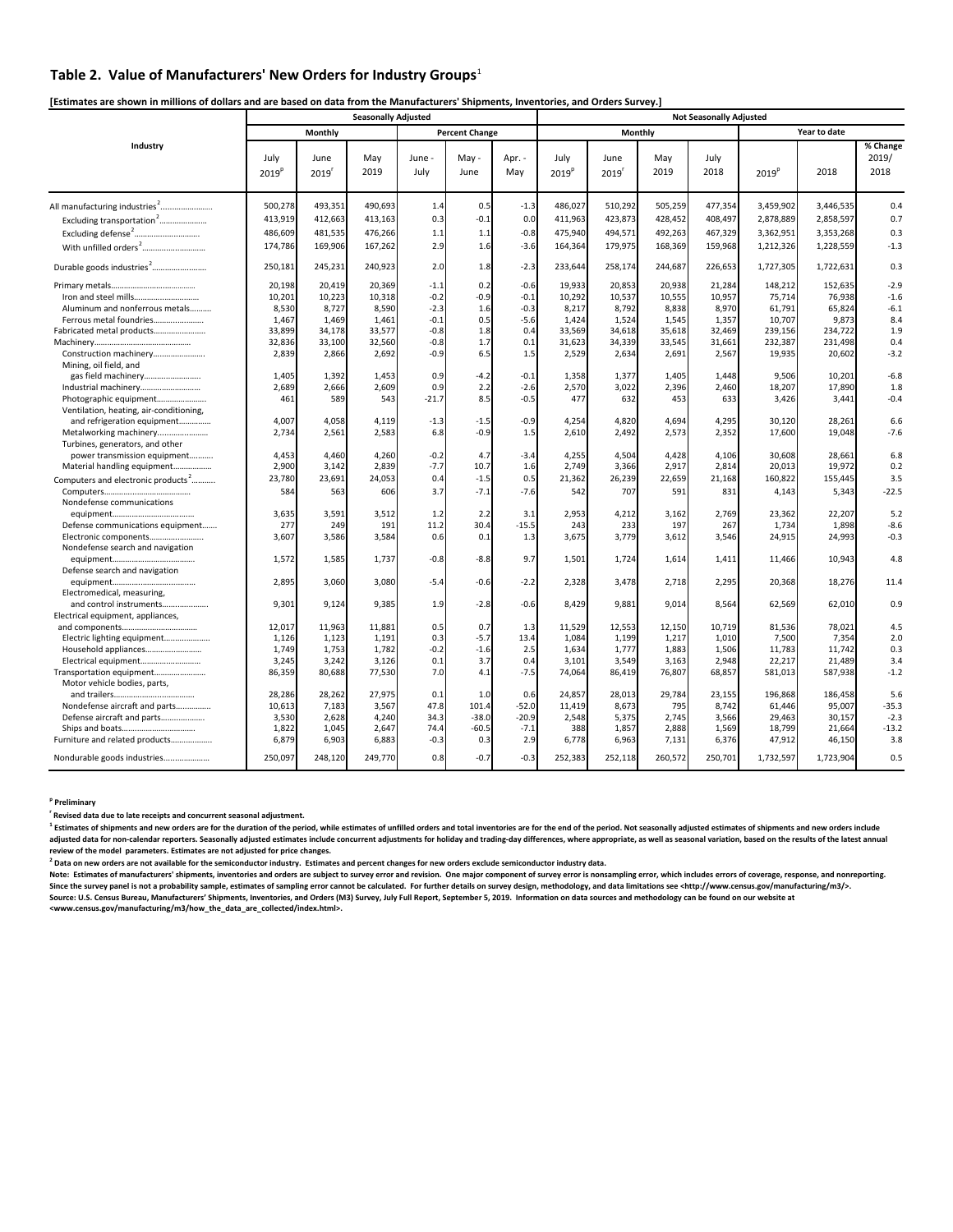### **Table 3. Value of Manufacturers' Unfilled Orders for Industry Groups**<sup>1</sup>

### [Estimates are shown in millions of dollars and are based on data from the Manufacturers' Shipments, Inventories, and Orders Survey.]

|                                                                                          |                           |                           | <b>Seasonally Adjusted</b> |                |                       |               |                           |                           | <b>Not Seasonally Adjusted</b> |              |                       |
|------------------------------------------------------------------------------------------|---------------------------|---------------------------|----------------------------|----------------|-----------------------|---------------|---------------------------|---------------------------|--------------------------------|--------------|-----------------------|
|                                                                                          |                           | Monthly                   |                            |                | <b>Percent Change</b> |               |                           |                           | Monthly                        |              | % Change              |
| Industry                                                                                 | July<br>2019 <sup>p</sup> | June<br>2019 <sup>r</sup> | May<br>2019                | June -<br>July | May -<br>June         | Apr. -<br>May | July<br>2019 <sup>p</sup> | June<br>2019 <sup>r</sup> | May<br>2019                    | July<br>2018 | July<br>2019/<br>2018 |
| All manufacturing industries <sup>2</sup>                                                | 1,161,545                 | 1,160,974                 | 1,168,212                  | 0.0            | $-0.6$                | $-0.8$        | 1,164,535                 | 1,164,549                 | 1,172,756                      | 1,168,975    | $-0.4$                |
| Excluding transportation <sup>2</sup>                                                    | 368,372                   | 367,692                   | 367,397                    | 0.2            | 0.1                   | $-0.2$        | 370,709                   | 370,773                   | 372,586                        | 366,608      | 1.1                   |
| $\pmb{\text{Excluding defense}^2} \dots \dots \dots \dots \dots \dots \dots \dots \dots$ | 964,459                   | 962,875                   | 967,057                    | 0.2            | $-0.4$                | $-0.9$        | 966,936                   | 964,236                   | 972,193                        | 985,211      | $-1.9$                |
| Durable goods industries <sup>2</sup>                                                    | 1,161,545                 | 1,160,974                 | 1,168,212                  | 0.0            | $-0.6$                | $-0.8$        | 1,164,535                 | 1,164,549                 | 1,172,756                      | 1,168,975    | $-0.4$                |
|                                                                                          | 31,236                    | 31,209                    | 31,207                     | 0.1            | 0.0                   | $-0.6$        | 31.767                    | 31,632                    | 31,742                         | 31,590       | 0.6                   |
|                                                                                          | 16.100                    | 15.984                    | 15,939                     | 0.7            | 0.3                   | $-1.4$        | 16,685                    | 16,414                    | 16.336                         | 17,295       | $-3.5$                |
| Aluminum and nonferrous metals                                                           | 11,681                    | 11,753                    | 11,795                     | $-0.6$         | $-0.4$                | 0.9           | 11,635                    | 11,767                    | 11,899                         | 11,011       | 5.7                   |
| Ferrous metal foundries                                                                  | 3,455                     | 3,472                     | 3,473                      | $-0.5$         | 0.0                   | $-1.6$        | 3,447                     | 3,451                     | 3,507                          | 3,284        | 5.0                   |
| Fabricated metal products                                                                | 86,526                    | 86,132                    | 85,779                     | 0.5            | 0.4                   | $-0.1$        | 87,779                    | 87,351                    | 87,781                         | 85,460       | 2.7                   |
|                                                                                          | 103,059                   | 103,033                   | 103,379                    | 0.0            | $-0.3$                | $-0.7$        | 103,119                   | 103,008                   | 104,207                        | 104,856      | $-1.7$                |
| Construction machinery<br>Mining, oil field, and                                         | 5,195                     | 5,291                     | 5,575                      | $-1.8$         | $-5.1$                | $-6.9$        | 4,884                     | 5,095                     | 5,731                          | 5,896        | $-17.2$               |
| gas field machinery                                                                      | 3.701                     | 3.760                     | 3,909                      | $-1.6$         | $-3.8$                | $-3.5$        | 3,701                     | 3,760                     | 3.909                          | 4,253        | $-13.0$               |
| Industrial machinery                                                                     | 7,838                     | 7,913                     | 8.119                      | $-0.9$         | $-2.5$                | $-1.6$        | 7,858                     | 7,929                     | 8.203                          | 8,502        | $-7.6$                |
| Photographic equipment<br>Ventilation, heating, air-conditioning,                        | 1,286                     | 1,365                     | 1,323                      | $-5.8$         | 3.2                   | 0.2           | 1,204                     | 1,267                     | 1,258                          | 1,536        | $-21.6$               |
| and refrigeration equipment                                                              | 8,048                     | 8,054                     | 8,091                      | $-0.1$         | $-0.5$                | $-0.6$        | 8,048                     | 8,142                     | 8,391                          | 7,000        | 15.0                  |
| Metalworking machinery                                                                   | 6,916                     | 6,857                     | 6,893                      | 0.9            | $-0.5$                | $-0.6$        | 6,974                     | 6,865                     | 7,021                          | 7,927        | $-12.0$               |
| Turbines, generators, and other                                                          |                           |                           |                            |                |                       |               |                           |                           |                                |              |                       |
| power transmission equipment                                                             | 28,696                    | 28,614                    | 28,586                     | 0.3            | 0.1                   | $-0.4$        | 28,696                    | 28,614                    | 28,586                         | 29,638       | $-3.2$                |
| Material handling equipment                                                              | 13,073                    | 13,060                    | 12,766                     | 0.1            | 2.3                   | 0.1           | 13,272                    | 13,289                    | 12,733                         | 12,863       | 3.2                   |
|                                                                                          |                           |                           |                            |                |                       |               |                           |                           |                                |              |                       |
| Computers and electronic products <sup>2</sup>                                           | 118,386                   | 118,301                   | 118,202                    | 0.1            | 0.1                   | 0.1           | 118,451                   | 118,957                   | 119,056                        | 115,323      | 2.7                   |
|                                                                                          | 2,137                     | 2,147                     | 2,181                      | $-0.5$         | $-1.6$                | $-1.5$        | 2,137                     | 2,147                     | 2,181                          | 2,033        | 5.1                   |
| Nondefense communications                                                                |                           |                           |                            |                |                       |               |                           |                           |                                |              |                       |
|                                                                                          | 24,594                    | 24,569                    | 24,565                     | 0.1            | 0.0                   | $-0.2$        | 24,434                    | 24,636                    | 24,807                         | 24,628       | $-0.8$                |
| Defense communications equipment                                                         | 1,085                     | 1,114                     | 1,181                      | $-2.6$         | $-5.7$                | $-7.2$        | 1,080                     | 1,120                     | 1,187                          | 1,459        | $-26.0$               |
| Electronic components<br>Nondefense search and navigation                                | 12,793                    | 12,787                    | 12,850                     | 0.0            | $-0.5$                | $-0.1$        | 12,790                    | 12,682                    | 12,952                         | 12,648       | 1.1                   |
|                                                                                          | 20,390                    | 20,390                    | 20,369                     | 0.0            | 0.1                   | 0.7           | 20,536                    | 20,444                    | 20,385                         | 19,624       | 4.6                   |
| Defense search and navigation                                                            | 29,319                    | 29,275                    | 29,029                     | 0.2            | 0.8                   | 0.8           | 29,345                    | 29,620                    | 29,176                         | 26,987       | 8.7                   |
| Electromedical, measuring,                                                               |                           |                           |                            |                |                       |               |                           |                           |                                |              |                       |
| and control instruments                                                                  | 28,068                    | 28,019                    | 28,027                     | 0.2            | 0.0                   | $-0.2$        | 28,129                    | 28,308                    | 28,368                         | 27,944       | 0.7                   |
| Electrical equipment, appliances,                                                        |                           |                           |                            |                |                       |               |                           |                           |                                |              |                       |
|                                                                                          | 20,049                    | 19,827                    | 19,684                     | 1.1            | 0.7                   | 0.9           | 20,163                    | 20,077                    | 20,090                         | 19,811       | 1.8                   |
| Electric lighting equipment                                                              | 1.623                     | 1.561                     | 1,501                      | 4.0            | 4.0                   | 7.2           | 1,663                     | 1,626                     | 1,502                          | 1,435        | 15.9                  |
| Household appliances                                                                     | 1,255                     | 1,224                     | 1,189                      | 2.5            | 2.9                   | 4.4           | 1,279                     | 1,246                     | 1,242                          | 1,374        | $-6.9$                |
| Electrical equipment                                                                     | 8,024                     | 7,996                     | 7,975                      | 0.4            | 0.3                   | $-0.3$        | 8,038                     | 7,975                     | 8,101                          | 7,800        | 3.1                   |
| Transportation equipment                                                                 | 793,173                   | 793,282                   | 800,815                    | 0.0            | $-0.9$                | $-1.1$        | 793,826                   | 793,776                   | 800,170                        | 802,367      | $-1.1$                |
| Motor vehicle bodies, parts,                                                             |                           |                           |                            |                |                       |               |                           |                           |                                |              |                       |
|                                                                                          | 26,913                    | 26,962                    | 27,045                     | $-0.2$         | $-0.3$                | $-0.4$        | 26,343                    | 26,758                    | 27,535                         | 26,090       | 1.0                   |
| Nondefense aircraft and parts                                                            | 581,130                   | 579,787                   | 583,672                    | 0.2            | $-0.7$                | $-1.2$        | 581,877                   | 578,590                   | 583,241                        | 601,547      | $-3.3$                |
| Defense aircraft and parts                                                               | 79,817                    | 80,850                    | 82,792                     | $-1.3$         | $-2.3$                | $-0.6$        | 80,721                    | 82,078                    | 81,870                         | 73,018       | 10.5                  |
| Ships and boats                                                                          | 28,500                    | 29,307                    | 31,151                     | $-2.8$         | $-5.9$                | $-1.1$        | 28,537                    | 30,560                    | 31,801                         | 29,246       | $-2.4$                |
| Furniture and related products                                                           | 8,539                     | 8,623                     | 8,595                      | $-1.0$         | 0.3                   | 0.6           | 8,853                     | 9.181                     | 9,159                          | 8.929        | $-0.9$                |

**p Preliminary** 

**r Revised data due to late receipts and concurrent seasonal adjustment.** 

<sup>1</sup> Estimates of shipments and new orders are for the duration of the period, while estimates of unfilled orders and total inventories are for the end of the period. Not seasonally adjusted estimates of shipments and new o include adjusted data for non-calendar reporters. Seasonally adjusted estimates include concurrent adjustments for holiday and trading-day differences, where appropriate, as well as seasonal variation, based on the results latest annual review of the model parameters. Estimates are not adjusted for price changes.

<sup>2</sup> Data on unfilled orders are not available for the semiconductor industry. Estimates and percent changes for unfilled orders exclude semiconductor industry data.

Note: Estimates of manufacturers' shipments, inventories and orders are subject to survey error and revision. One major component of survey error is nonsampling error, which includes errors of coverage, response, and<br>nonre **<http://www.census.gov/manufacturing/m3/>.** 

Source: U.S. Census Bureau, Manufacturers' Shipments, Inventories, and Orders (M3) Survey, July Full Report, September 5, 2019. Information on data sources and methodology can be found on our website at<br><www.census.gov/man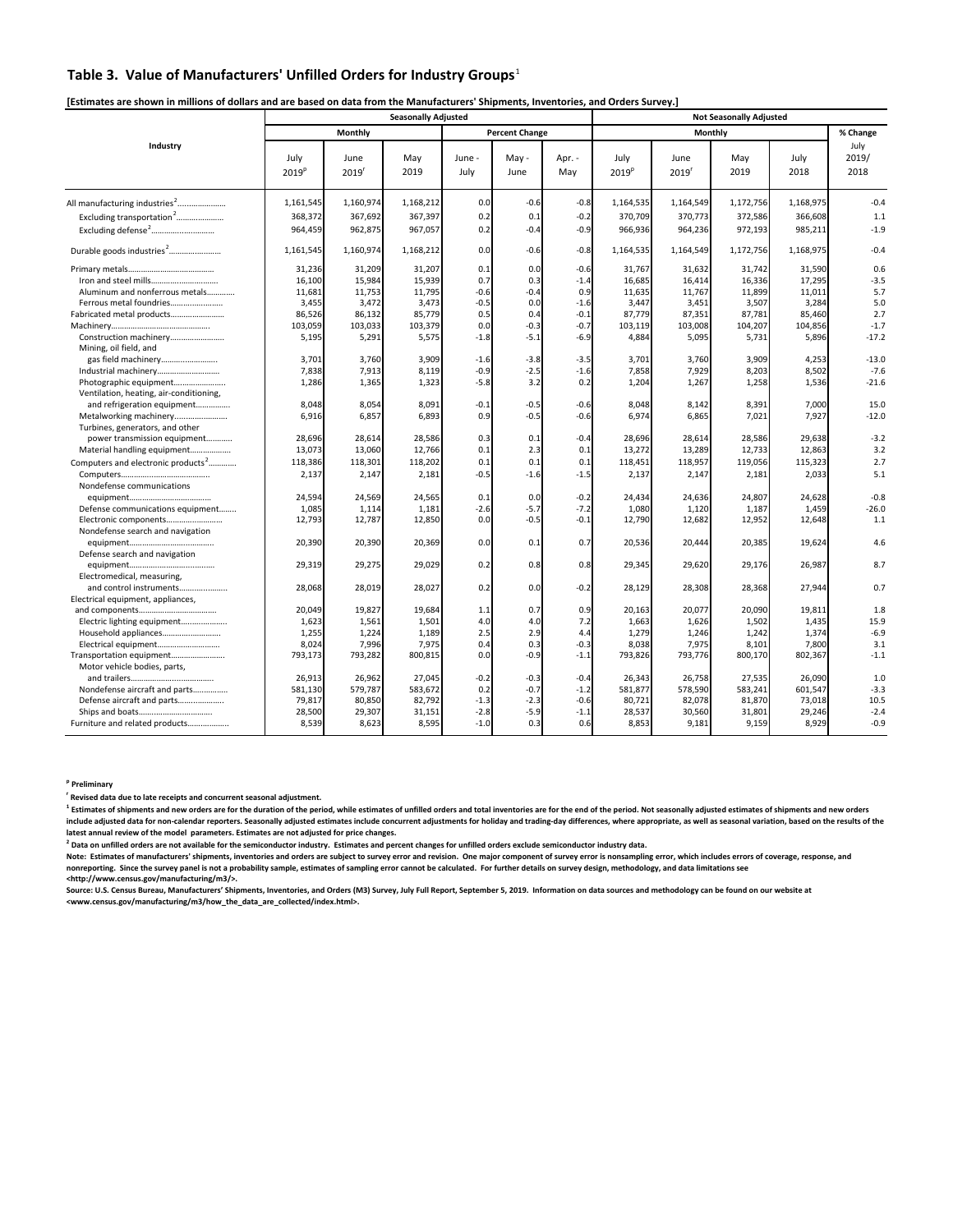### **Table 4. Value of Manufacturers' Inventories for Industry Groups**<sup>1</sup>

### [Estimates are shown in millions of dollars and are based on data from the Manufacturers' Shipments, Inventories, and Orders Survey.]

|                                                             | <b>Seasonally Adjusted</b> |                  |                  |                  |                       |                  |                   | <b>Not Seasonally Adjusted</b> |                  |                  |                  |  |  |  |
|-------------------------------------------------------------|----------------------------|------------------|------------------|------------------|-----------------------|------------------|-------------------|--------------------------------|------------------|------------------|------------------|--|--|--|
|                                                             |                            | Monthly          |                  |                  | <b>Percent Change</b> |                  |                   | Monthly                        |                  |                  | % Change         |  |  |  |
| Industry                                                    |                            |                  |                  |                  |                       |                  |                   |                                |                  |                  | July             |  |  |  |
|                                                             | July                       | June             | May              | June -           | May -                 | Apr. -           | July              | June                           | May              | July             | 2019/            |  |  |  |
|                                                             | 2019 <sup>p</sup>          | 2019'            | 2019             | July             | June                  | May              | 2019 <sup>p</sup> | 2019                           | 2019             | 2018             | 2018             |  |  |  |
|                                                             |                            |                  |                  |                  |                       |                  |                   |                                |                  |                  |                  |  |  |  |
| All manufacturing industries                                | 696,484                    | 695,281          | 694,247          | 0.2              | 0.1                   | 0.2              | 700,858           | 691,897                        | 698,116          | 680,361          | 3.0              |  |  |  |
| Excluding transportation                                    | 555.398                    | 555,585          | 555,749          | 0. <sub>C</sub>  | 0.0                   | $-0.1$           | 558,233           | 553,603                        | 558,687          | 548,040          | 1.9              |  |  |  |
| Excluding defense                                           | 668,103                    | 667,206          | 666,395          | 0.1              | 0.1                   | 0.2              | 672,362           | 663,786                        | 670,109          | 652,923          | 3.0              |  |  |  |
| With unfilled orders                                        | 348,176                    | 347,113          | 346,243          | 0.3              | 0.3                   | 0.5              | 351,458           | 345,652                        | 348,666          | 336,057          | 4.6              |  |  |  |
| Durable goods industries                                    | 427,068                    | 425,643          | 424,560          | 0.3              | 0.3                   | 0.5              | 430,621           | 423,472                        | 427,216          | 412,243          | 4.5              |  |  |  |
|                                                             |                            |                  |                  |                  |                       |                  |                   |                                |                  |                  |                  |  |  |  |
|                                                             | 12,121                     | 12,169           | 12,242           | $-0.4$           | $-0.6$                | $-0.1$           | 11,929            | 11,919                         | 12,062           | 12,087           | $-1.3$           |  |  |  |
| Nonmetallic mineral products                                | 15,023<br>35,645           | 14,955           | 14,964           | 0.5<br>$-0.4$    | $-0.1$<br>$-1.1$      | 0.0<br>$-0.7$    | 15,087<br>35,969  | 15,117<br>35,711               | 15,215<br>36,081 | 14,575<br>35,987 | 3.5<br>$-0.1$    |  |  |  |
| Iron and steel mills                                        | 19,807                     | 35,775<br>20,046 | 36,178<br>20,261 | $-1.2$           | $-1.1$                | $-1.0$           | 19,931            | 19,966                         | 19,964           | 20,298           | $-1.8$           |  |  |  |
| Aluminum and nonferrous metals                              | 13,708                     | 13,564           | 13,723           | 1.1              | $-1.2$                | $-0.7$           | 13,905            | 13,588                         | 13,904           | 13,668           | 1.7              |  |  |  |
| Ferrous metal foundries                                     | 2,130                      | 2,165            | 2,194            | $-1.6$           | $-1.3$                | 2.7              | 2,133             | 2,157                          | 2,213            | 2,021            | 5.5              |  |  |  |
| Fabricated metal products                                   | 54,523                     | 54,639           | 54,575           | $-0.2$           | 0.1                   | $-0.1$           | 55,105            | 54,626                         | 54,778           | 54,065           | 1.9              |  |  |  |
|                                                             | 72,385                     | 72,129           | 71,862           | 0.4              | 0.4                   | 0.1              | 72,622            | 71,553                         | 72,365           | 68,735           | 5.7              |  |  |  |
|                                                             | 4,289                      | 4,067            | 3,839            | 5.5              | 5.9                   | 0.2              | 4,112             | 4,029                          | 3,851            | 3,454            | 19.1             |  |  |  |
| Construction machinery                                      | 5,948                      | 5,793            | 5,763            | 2.7              | 0.5                   | $-0.9$           | 5,898             | 5,734                          | 5,764            | 5,464            | 7.9              |  |  |  |
| Mining, oil field,<br>and gas field machinery               | 5,495                      | 5,459            | 5,484            | 0.7              | $-0.5$                | $-0.4$           | 5,480             | 5,435                          | 5,512            | 5,413            | 1.2              |  |  |  |
| Industrial machinery                                        | 8,464                      | 8,475            | 8,392            | $-0.1$           | 1.0                   | $-0.3$           | 8,452             | 8,465                          | 8,338            | 8,396            | 0.7              |  |  |  |
| Photographic equipment                                      | 1,748                      | 1,772            | 1,777            | $-1.4$           | $-0.3$                | $-1.4$           | 1,785             | 1,742                          | 1,780            | 1,731            | 3.1              |  |  |  |
| Ventilation, heating, air-conditioning,                     |                            |                  |                  |                  |                       |                  |                   |                                |                  |                  |                  |  |  |  |
| and refrigeration equipment                                 | 5,591                      | 5,595            | 5,535            | $-0.1$           | 1.1                   | $-0.7$           | 5,635             | 5,624                          | 5,934            | 5,005            | 12.6             |  |  |  |
| Metalworking machinery                                      | 6,130                      | 6,102            | 6,124            | 0.5              | $-0.4$                | 0.0              | 6,178             | 6,040                          | 6,128            | 5,986            | 3.2              |  |  |  |
| Turbines, generators, and other                             | 9,571                      | 9,675            | 9,762            |                  | $-0.9$                | $-0.4$           | 9,737             | 9,536                          | 9,917            | 9,758            | $-0.2$           |  |  |  |
| power transmission equipment<br>Material handling equipment | 5,975                      | 6,071            | 6,110            | $-1.1$<br>$-1.6$ | $-0.6$                | 1.2              | 6,097             | 6,084                          | 6,120            | 5,767            | 5.7              |  |  |  |
| Computers and electronic products <sup>2</sup>              | 43,317                     | 43,415           | 43,408           | $-0.2$           | 0.0                   | $-0.2$           | 43,764            | 43,343                         | 44,064           | 43,770           | 0.0              |  |  |  |
|                                                             | 1,583                      | 1,579            | 1,528            | 0.3              | 3.3                   | 1.3              | 1,627             | 1,618                          | 1,536            | 1,531            | 6.3              |  |  |  |
| Computer storage devices                                    | 1,119                      | 1,104            | 1,102            | 1.4              | 0.2                   | $-0.5$           | 1,174             | 1,109                          | 1,124            | 1,075            | 9.2              |  |  |  |
| Other peripheral equipment                                  | 1,093                      | 1,123            | 1,129            | $-2.7$           | $-0.5$                | 0.4              | 1,119             | 1,089                          | 1,166            | 1,184            | $-5.5$           |  |  |  |
| Nondefense communications                                   |                            |                  |                  |                  |                       |                  |                   |                                |                  |                  |                  |  |  |  |
|                                                             | 4,837                      | 4,836            | 4,823            | 0. <sub>C</sub>  | 0.3                   | $-0.7$           | 4,847             | 4,814                          | 4,939            | 4,729            | 2.5              |  |  |  |
| Defense communications equipment                            | 721                        | 719              | 716              | 0.3              | 0.4                   | 2.1              | 721               | 719                            | 716              | 677              | 6.5              |  |  |  |
| Audio and video equipment                                   | 658                        | 665              | 660              | $-1.1$           | 0.8                   | 1.1              | 653               | 638                            | 619              | 560              | 16.6             |  |  |  |
| Electronic components<br>Nondefense search and navigation   | 7,315                      | 7,361            | 7,398            | $-0.6$           | $-0.5$                | 0.0              | 7,372             | 7,390                          | 7,444            | 7,418            | $-0.6$           |  |  |  |
|                                                             | 2,692                      | 2,683            | 2,670            | 0.3              | 0.5                   | 0.1              | 2,736             | 2,669                          | 2,678            | 2,615            | 4.6              |  |  |  |
| Defense search and navigation                               |                            |                  |                  |                  |                       |                  |                   |                                |                  |                  |                  |  |  |  |
|                                                             | 2,524                      | 2,534            | 2,549            | $-0.4$           | $-0.6$                | $-0.4$           | 2,565             | 2,545                          | 2,636            | 2,671            | $-4.0$           |  |  |  |
| Electromedical, measuring                                   |                            |                  |                  |                  |                       |                  |                   |                                |                  |                  |                  |  |  |  |
| and control instruments                                     | 15,559                     | 15,573           | 15,569           | $-0.1$           | 0.0                   | $-0.2$           | 15,724            | 15,498                         | 15,882           | 15,473           | 1.6              |  |  |  |
| Electrical equipment, appliances,                           |                            |                  |                  |                  |                       |                  |                   |                                |                  |                  |                  |  |  |  |
|                                                             | 20,380<br>2,255            | 20,307<br>2,248  | 20,283<br>2,248  | 0.4<br>0.3       | 0.1<br>0.0            | $-0.1$<br>$-1.0$ | 20,745<br>2,305   | 20,411<br>2,263                | 20,576<br>2,275  | 19,214<br>2,278  | 8.0<br>1.2       |  |  |  |
| Electric lighting equipment<br>Household appliances         | 2,948                      | 2,946            | 2,926            | 0.1              | 0.7                   | 0.6              | 3,033             | 2,956                          | 2,996            | 2,890            | 4.9              |  |  |  |
| Electrical equipment                                        | 5,712                      | 5,737            | 5,718            | $-0.4$           | 0.3                   | $-0.1$           | 5,788             | 5,687                          | 5,804            | 5,308            | 9.0              |  |  |  |
|                                                             | 1,958                      | 1,960            | 1,990            | $-0.1$           | $-1.5$                | $-0.5$           | 2,050             | 2,041                          | 2,048            | 1,911            | 7.3              |  |  |  |
| Transportation equipment                                    | 141,086                    | 139,696          | 138,498          | 1 <sub>c</sub>   | 0.9                   | 1.6              | 142,625           | 138,294                        | 139,429          | 132,321          | 7.8              |  |  |  |
|                                                             | 4,923                      | 4,795            | 4,691            | 2.7              | 2.2                   | 8.4              | 5,012             | 4,652                          | 4,544            | 4,176            | 20.0             |  |  |  |
| Light trucks and utility vehicles<br>Heavy duty trucks      | 4,843<br>2,212             | 4,904<br>2,161   | 4,937<br>2,171   | $-1.2$<br>2.4    | $-0.7$<br>$-0.5$      | 0.0<br>$-0.5$    | 5,082<br>2,297    | 4,621                          | 4,968<br>2,274   | 4,766<br>2,303   | 6.6<br>$-0.3$    |  |  |  |
| Motor vehicle bodies, parts,                                |                            |                  |                  |                  |                       |                  |                   | 2,210                          |                  |                  |                  |  |  |  |
|                                                             | 26,443                     | 26,522           | 26,532           | $-0.3$           | 0.0                   | $-0.3$           | 26,736            | 26,100                         | 26,452           | 25,818           | 3.6              |  |  |  |
| Nondefense aircraft and parts                               | 73,131                     | 72,120           | 71,153           | 1.4              | 1.4                   | 2.5              | 73,655            | 71,652                         | 72,132           | 67,085           | 9.8              |  |  |  |
| Defense aircraft and parts                                  | 13,396                     | 13,357           | 13,269           | 0.3              | 0.7                   | $-0.8$           | 13,403            | 13,299                         | 13,356           | 12,943           | 3.6              |  |  |  |
|                                                             | 3,316                      | 3,238            | 3,353            | 2.4              | $-3.4$                | 3.5              | 3,397             | 3,289                          | 3,330            | 3,036            | 11.9             |  |  |  |
| Furniture and related products                              | 8,015                      | 8,004            | 8,042            | 0.1              | $-0.5$                | $-0.2$           | 8,198             | 8,196                          | 8,133            | 8,076            | 1.5              |  |  |  |
| Miscellaneous durable goods                                 | 24,573                     | 24,554           | 24,508           | 0.1              | 0.2                   | 0.4              | 24,577            | 24,302                         | 24,513           | 23,413           | 5.0              |  |  |  |
| Nondurable goods industries                                 | 269,416                    | 269,638          | 269,687          | $-0.1$           | 0.0                   | $-0.2$           | 270,237           | 268,425                        | 270,900          | 268,118          | 0.8              |  |  |  |
|                                                             | 54,472                     | 54,375           | 54,058           | 0.2              | 0.6                   | 0.0              | 54,159            | 53,172                         | 52,852           | 53,482           | 1.3              |  |  |  |
| Grain and oilseed milling                                   | 5,369                      | 5,222            | 5,129            | 2.8              | 1.8                   | $-0.8$           | 5,204             | 5,135                          | 4,913            | 5,130            | 1.4              |  |  |  |
|                                                             | 7,811                      | 7,822            | 7,745            | $-0.1$           | 1.0                   | 0.7              | 8,057             | 8,079                          | 7,993            | 7,804            | 3.2              |  |  |  |
| Meat, poultry, and seafood products                         | 9,506                      | 9,448            | 9,271            | 0.6              | 1.9                   | $-0.5$           | 9,711             | 9,371                          | 9,294            | 9,373            | 3.6              |  |  |  |
| Beverage and tobacco products                               | 25,300                     | 25,227           | 25,072           | 0.3              | 0.6                   | 0.4              | 24,410            | 24,638                         | 25,044           | 23,651           | 3.2              |  |  |  |
|                                                             | 20,801                     | 20,702           | 20,541           | 0.5              | 0.8                   | 0.6              | 20,247            | 20,321                         | 20,602           | 19,392           | 4.4              |  |  |  |
|                                                             | 4,499                      | 4,525            | 4,531<br>3,341   | $-0.6$           | $-0.1$                | $-0.4$<br>$-0.8$ | 4,163             | 4,317                          | 4,442            | 4,259            | $-2.3$<br>3.8    |  |  |  |
|                                                             | 3,375<br>3,568             | 3,339<br>3,548   | 3,546            | 1.1<br>0.6       | $-0.1$<br>0.1         | $-0.1$           | 3,387<br>3,554    | 3,336<br>3,523                 | 3,360<br>3,547   | 3,264<br>3,463   | 2.6              |  |  |  |
|                                                             | 1,926                      | 1,955            | 1,984            | $-1.5$           | $-1.5$                | 0.7              | 2,012             | 1,952                          | 1,933            | 2,024            | $-0.6$           |  |  |  |
| Leather and allied products                                 | 768                        | 771              | 774              | $-0.4$           | $-0.4$                | 0.4              | 779               | 780                            | 784              | 804              | $-3.1$           |  |  |  |
|                                                             | 16,254                     | 16,355           | 16,447           | $-0.6$           | $-0.6$                | 0.3              | 16,365            | 16,325                         | 16,385           | 16,202           | 1.0              |  |  |  |
| Pulp, paper, and paperboard mills                           | 6,791                      | 6,840            | 6,873            | $-0.7$           | $-0.5$                | 0.5              | 6,800             | 6,826                          | 6,890            | 6,533            | 4.1              |  |  |  |
| Paperboard containers                                       | 5,067                      | 5,102            | 5,115            | $-0.7$           | $-0.3$                | 0.7              | 5,108             | 5,087                          | 5,082            | 5,130            | $-0.4$           |  |  |  |
|                                                             | 5,542                      | 5,547            | 5,554            | $-0.1$           | $-0.1$                | $-0.9$           | 5,524             | 5,492                          | 5,513            | 5,447            | 1.4              |  |  |  |
| Petroleum and coal products<br>Petroleum refineries         | 40,252<br>34,491           | 40,281<br>34,542 | 41,011<br>35,254 | $-0.1$<br>$-0.1$ | $-1.8$<br>$-2.0$      | $-2.2$<br>$-2.7$ | 41,344<br>35,515  | 40,632<br>34,884               | 42,341<br>36,530 | 43,043<br>37,284 | $-3.9$<br>$-4.7$ |  |  |  |
|                                                             | 90,742                     | 90,981           | 90,707           | $-0.3$           | 0.3                   | 0.5              | 91,488            | 91,318                         | 91,710           | 90,163           | 1.5              |  |  |  |
| Pesticides, fertilizers, and other                          |                            |                  |                  |                  |                       |                  |                   |                                |                  |                  |                  |  |  |  |
| agricultural chemicals                                      | 5,097                      | 5,071            | 5,019            | 0.5              | 1.0                   | 1.4              | 4,819             | 4,750                          | 4,957            | 4,335            | 11.2             |  |  |  |
| Pharmaceuticals and medicines                               | 37,044                     | 37,187           | 37,078           | $-0.4$           | 0.3                   | 1.2              | 37,464            | 37,879                         | 37,734           | 36,927           | 1.5              |  |  |  |
| Paints, coatings, and adhesives                             | 3,872                      | 3,864            | 3,865            | 0.2              | 0.0                   | $-0.9$           | 3,882             | 3,910                          | 3,947            | 3,919            | $-0.9$           |  |  |  |
| Plastics and rubber products                                | 27,217                     | 27,259           | 27,193           | $-0.2$           | 0.2                   | $-0.1$           | 27,215            | 27,257                         | 27,431           | 26,575           | 2.4              |  |  |  |

<sup>s</sup> Preliminary<br>r Revised due to late receipts and concurrent seasonal adjustment.<br>"Estimates of shipments and new orders are for the duration of the period, while estimates of unfilled orders and total inventories are for sammees or suppress and medical divided estimates include concurrent adjustments for holiday and trading-day differences, where appropriate, as well as seasonal variation, based on the results of the latest annual review o

<sup>2</sup> Estimates of inventories for the semiconductor industry data are included in computers and electronic products, and all other applicable aggregate totals.<br>Note: Estimates of manufacturers' shipments, inventories and or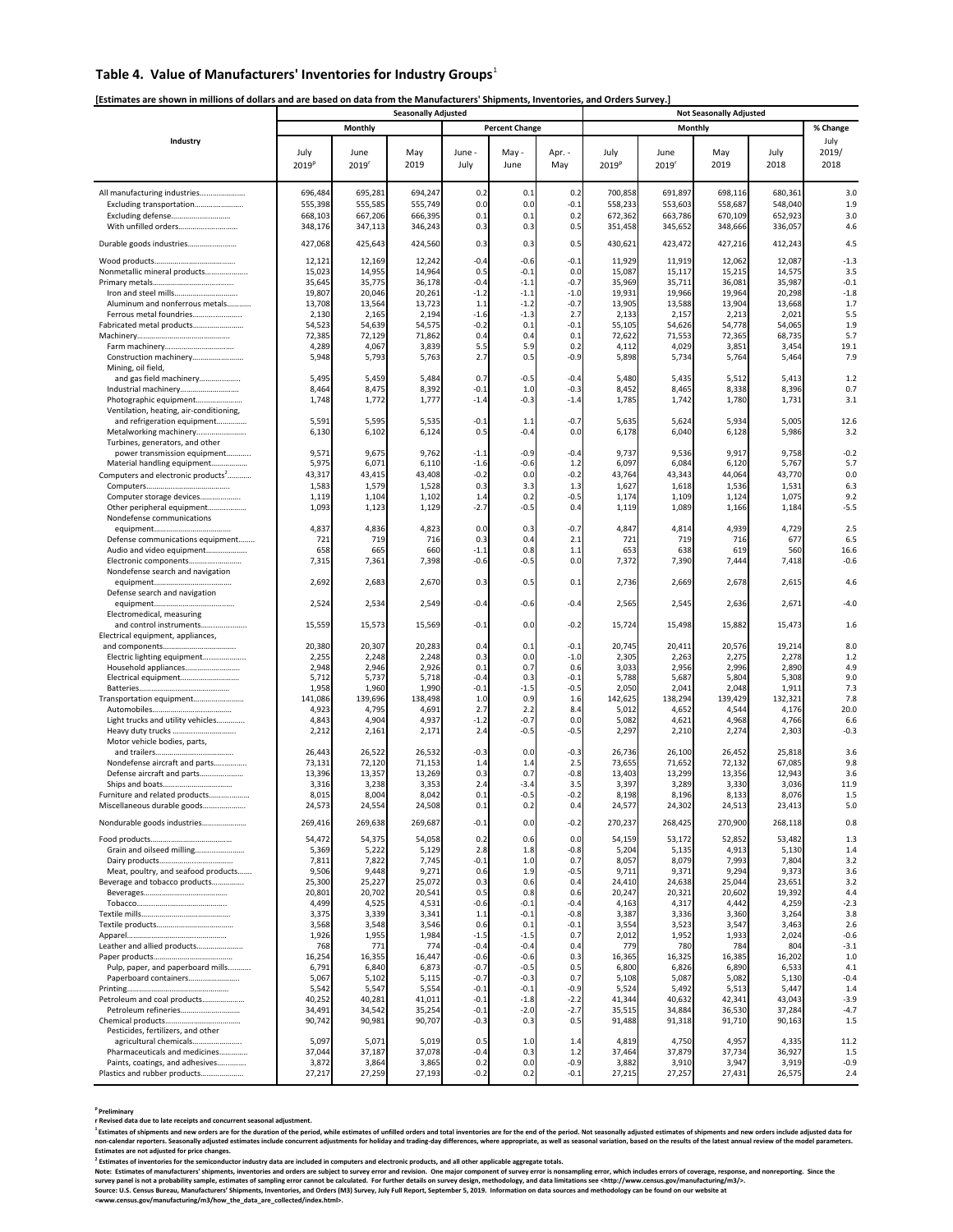### **Table 5. Value of Manufacturers' Shipments, New Orders, Unfilled Orders, and Total Inventories for Topical Series**<sup>1, 2</sup>

|                                                                                                                                                                                           |                                                                       |                                                                       | <b>Seasonally Adjusted</b>                                            |                                                     |                                                              |                                                              | <b>Not Seasonally Adjusted</b>                                        |                                                                       |                                                                       |                                                                       |                                               |                                               |                                                        |
|-------------------------------------------------------------------------------------------------------------------------------------------------------------------------------------------|-----------------------------------------------------------------------|-----------------------------------------------------------------------|-----------------------------------------------------------------------|-----------------------------------------------------|--------------------------------------------------------------|--------------------------------------------------------------|-----------------------------------------------------------------------|-----------------------------------------------------------------------|-----------------------------------------------------------------------|-----------------------------------------------------------------------|-----------------------------------------------|-----------------------------------------------|--------------------------------------------------------|
|                                                                                                                                                                                           |                                                                       | Monthly                                                               |                                                                       |                                                     | <b>Percent Change</b>                                        |                                                              |                                                                       | Monthly                                                               |                                                                       |                                                                       |                                               | Year to date                                  |                                                        |
| Industry                                                                                                                                                                                  | July<br>2019 <sup>p</sup>                                             | June<br>2019'                                                         | May<br>2019                                                           | June-<br>July                                       | May<br>June                                                  | Apr. -<br>May                                                | July<br>2019 <sup>p</sup>                                             | June<br>2019                                                          | May<br>2019                                                           | July<br>2018                                                          | 2019 <sup>p</sup>                             | 2018                                          | % Change <sup>6</sup><br>2019/<br>2018                 |
| <b>SHIPMENTS</b>                                                                                                                                                                          |                                                                       |                                                                       |                                                                       |                                                     |                                                              |                                                              |                                                                       |                                                                       |                                                                       |                                                                       |                                               |                                               |                                                        |
| All manufacturing industries                                                                                                                                                              | 504,021                                                               | 504,952                                                               | 504,257                                                               | $-0.2$                                              | 0.1                                                          | 0.1                                                          | 490,370                                                               | 522,474                                                               | 522,423                                                               | 482,868                                                               | 3,503,339                                     | 3,440,413                                     | 1.8                                                    |
| Construction materials and supplies<br>Information technology<br>Computers and related products<br>Motor vehicle and parts                                                                | 52,161<br>25,520<br>1,699<br>62,725                                   | 52,509<br>25,370<br>1,735<br>62,404                                   | 52,156<br>25,685<br>1,789<br>60,766                                   | $-0.7$<br>0.6<br>$-2.1$<br>0.5                      | 0.7<br>$-1.2$<br>$-3.0$<br>2.7                               | 0.4<br>$-0.4$<br>$-2.0$<br>0.8                               | 54,586<br>23,732<br>1,542<br>53,552                                   | 56,246<br>28,061<br>2,262<br>63,556                                   | 56,411<br>24,705<br>1,600<br>63,245                                   | 53,191<br>23,203<br>1,834<br>50,005                                   | 364,614<br>172,027<br>11,611<br>427,177       | 356,408<br>162,882<br>11,917<br>399,031       | 2.3<br>5.6<br>$-2.6$<br>7.1                            |
| Nondefense capital goods <sup>3</sup><br>Excluding aircraft<br>Defense capital goods <sup>4</sup>                                                                                         | 87,067<br>74,463<br>69,503<br>12,604                                  | 89,636<br>76,735<br>69,913<br>12,901                                  | 89,065<br>76,030<br>69,915<br>13,035                                  | $-2.9$<br>$-3.0$<br>$-0.6$<br>$-2.3$                | 0.6<br>0.9<br>0.0<br>$-1.0$                                  | 0.4<br>0.4<br>0.4<br>0.6                                     | 81,382<br>70,394<br>66,185<br>10,988                                  | 97,120<br>83,402<br>74,714<br>13,718                                  | 88,992<br>76,120<br>70,153<br>12,872                                  | 80,297<br>70,150<br>64,912<br>10,147                                  | 614,113<br>527,905<br>480,532<br>86,208       | 600,363<br>523,770<br>466,270<br>76,593       | 2.3<br>0.8<br>3.1<br>12.6                              |
| Consumer durable goods<br>Consumer nondurable goods                                                                                                                                       | 214,111<br>45,214<br>168,897                                          | 211,521<br>44,818<br>166,703                                          | 212,031<br>43,343<br>168,688                                          | 1.2<br>0.9<br>1.3                                   | $-0.2$<br>3.4<br>$-1.2$                                      | $-0.4$<br>1.0<br>$-0.8$                                      | 208,209<br>38,124<br>170,085                                          | 213,839<br>45,855<br>167,984                                          | 219,663<br>44,430<br>175,233                                          | 206,275<br>36,188<br>170,087                                          | 1,464,714<br>302,961<br>1,161,753             | 1,446,819<br>287,824<br>1,158,995             | 1.2<br>5.3<br>0.2                                      |
| <b>NEW ORDERS</b>                                                                                                                                                                         |                                                                       |                                                                       |                                                                       |                                                     |                                                              |                                                              |                                                                       |                                                                       |                                                                       |                                                                       |                                               |                                               |                                                        |
| All manufacturing industries <sup>5</sup>                                                                                                                                                 | 500,278                                                               | 493,351                                                               | 490,693                                                               | 1.4                                                 | 0.5                                                          | $-1.3$                                                       | 486,027                                                               | 510,292                                                               | 505,259                                                               | 477,354                                                               | 3,459,902                                     | 3,446,535                                     | 0.4                                                    |
| Construction materials and supplies<br>Information technology<br>Computers and related products<br>Motor vehicle and parts                                                                | 52,537<br>25.621<br>1,689<br>62,676                                   | 52,851<br>25,60<br>1,70<br>62,321                                     | 52,185<br>25,904<br>1,755<br>60,665                                   | $-0.6$<br>0.1<br>$-0.7$<br>0.6                      | 1.3<br>$-1.2$<br>$-3.1$<br>2.7                               | 0.9<br>0.1<br>$-3.1$<br>0.9                                  | 54,807<br>23,008<br>1,532<br>53,137                                   | 55,939<br>28,226<br>2,228<br>62,779                                   | 56,945<br>24,525<br>1,566<br>63,197                                   | 53,310<br>22,628<br>1,849<br>49,681                                   | 368,198<br>173,503<br>11,553<br>426,328       | 363,084<br>165,149<br>12,072<br>398,614       | 1.4<br>5.1<br>$-4.3$<br>7.0                            |
| Nondefense capital goods <sup>3</sup><br>Excluding aircraft<br>Defense capital goods <sup>4</sup>                                                                                         | 87,556<br>75,764<br>69,580<br>11,792                                  | 82,553<br>72,246<br>69,431<br>10,307                                  | 81,668<br>68,774<br>68,794<br>12,894                                  | 6.1<br>4.9<br>0.2<br>14.4                           | 1.1<br>5.0<br>0.9<br>$-20.1$                                 | $-6.6$<br>$-5.0$<br>0.2<br>$-14.2$                           | 82,197<br>73,436<br>65,612<br>8,761                                   | 89,501<br>77,033<br>73,224<br>12,468                                  | 78,275<br>66,132<br>68,649<br>12,143                                  | 78,652<br>70,230<br>65,224<br>8,422                                   | 597,910<br>513,837<br>480,381<br>84,073       | 615,102<br>536,611<br>473,074<br>78,491       | $-2.8$<br>$-4.2$<br>1.5<br>7.1                         |
| Consumer durable goods<br>Consumer nondurable goods                                                                                                                                       | 214,107<br>45,210<br>168,897                                          | 211,676<br>44,973<br>166,703                                          | 212,170<br>43,482<br>168,688                                          | 1.1<br>0.5<br>1.3                                   | $-0.2$<br>3.4<br>$-1.2$                                      | $-0.4$<br>1.3<br>$-0.8$                                      | 208,304<br>38,219<br>170,085                                          | 213,798<br>45,814<br>167,984                                          | 219,706<br>44,473<br>175,233                                          | 206,369<br>36,282<br>170,087                                          | 1,464,964<br>303,211<br>1,161,753             | 1,447,103<br>288,108<br>1,158,995             | 1.2<br>5.2<br>0.2                                      |
| <b>UNFILLED ORDERS</b>                                                                                                                                                                    |                                                                       |                                                                       |                                                                       |                                                     |                                                              |                                                              |                                                                       |                                                                       |                                                                       |                                                                       |                                               |                                               |                                                        |
| All manufacturing industries <sup>5</sup>                                                                                                                                                 | 1,161,54                                                              | 1,160,974                                                             | 1,168,212                                                             | 0.0                                                 | $-0.6$                                                       | $-0.8$                                                       | 1,164,535                                                             | 1,164,549                                                             | 1,172,756                                                             | 1,168,975                                                             | (X)                                           | (X)                                           | $-0.4$                                                 |
| Construction materials and supplies<br>Information technology<br>Computers and related products<br>Motor vehicle and parts<br>Nondefense capital goods <sup>3</sup><br>Excluding aircraft | 60,334<br>116,026<br>2,137<br>26,913<br>849,381<br>693,525<br>218,645 | 59,958<br>115,925<br>2,147<br>26,962<br>848,892<br>692,224<br>218,568 | 59,616<br>115,694<br>2,181<br>27,045<br>855,975<br>696,713<br>219,050 | 0.6<br>0.1<br>$-0.5$<br>$-0.2$<br>0.1<br>0.2<br>0.0 | 0.6<br>0.2<br>$-1.6$<br>$-0.3$<br>$-0.8$<br>$-0.6$<br>$-0.2$ | 0.0<br>0.2<br>$-1.5$<br>$-0.4$<br>$-0.9$<br>$-1.0$<br>$-0.5$ | 61,389<br>116,048<br>2,137<br>26,343<br>850,994<br>695,352<br>219,194 | 61,168<br>116,772<br>2,147<br>26,758<br>850,179<br>692,310<br>219,767 | 61,475<br>116,607<br>2,181<br>27,535<br>857,798<br>698,679<br>221,257 | 59,247<br>113,413<br>2,033<br>26,090<br>863,832<br>715,653<br>221,294 | (X)<br>(X)<br>(X)<br>(X)<br>(X)<br>(X)<br>(X) | (X)<br>(X)<br>(X)<br>(X)<br>(X)<br>(X)<br>(X) | 3.6<br>2.3<br>5.1<br>1.0<br>$-1.5$<br>$-2.8$<br>$-0.9$ |
| Defense capital goods <sup>4</sup>                                                                                                                                                        | 155,856                                                               | 156,668                                                               | 159,262                                                               | $-0.5$                                              | $-1.6$                                                       | $-0.1$                                                       | 155,642                                                               | 157,869                                                               | 159,119                                                               | 148,179                                                               | (X)                                           | (X)                                           | 5.0                                                    |
| Consumer durable goods                                                                                                                                                                    | 4.736<br>4,736                                                        | 4.740<br>4,740                                                        | 4.585<br>4,585                                                        | $-0.1$<br>$-0.1$                                    | 3.4<br>3.4                                                   | 3.1<br>3.1                                                   | 4.736<br>4,736                                                        | 4.641<br>4,641                                                        | 4.682<br>4,682                                                        | 5.095<br>5,095                                                        | (X)<br>(X)                                    | (X)<br>(X)                                    | $-7.0$<br>$-7.0$                                       |
| <b>TOTAL INVENTORIES</b>                                                                                                                                                                  |                                                                       |                                                                       |                                                                       |                                                     |                                                              |                                                              |                                                                       |                                                                       |                                                                       |                                                                       |                                               |                                               |                                                        |
| All manufacturing industries                                                                                                                                                              | 696,484                                                               | 695,281                                                               | 694,247                                                               | 0.2                                                 | 0.1                                                          | 0.2                                                          | 700,858                                                               | 691,897                                                               | 698,116                                                               | 680,361                                                               | (X)                                           | (X)                                           | 3.0                                                    |
| Construction materials and supplies<br>Information technology<br>Computers and related products<br>Motor vehicle and parts                                                                | 73,428<br>40,279<br>3,795<br>38,421                                   | 73,459<br>40,240<br>3,806<br>38,382                                   | 73,707<br>40,166<br>3,759<br>38,331                                   | 0.0<br>0.1<br>$-0.3$<br>0.1                         | $-0.3$<br>0.2<br>1.3<br>0.1                                  | $-0.3$<br>$-0.1$<br>0.5<br>0.7                               | 73,785<br>40,755<br>3,920<br>39,127                                   | 73,395<br>40,133<br>3,816<br>37,583                                   | 74,441<br>40,767<br>3,826<br>38,238                                   | 72,807<br>39,315<br>3,790<br>37,063                                   | (X)<br>(X)<br>(X)<br>(X)                      | (X)<br>(X)<br>(X)<br>(X)                      | 1.3<br>3.7<br>3.4<br>5.6                               |
| Nondefense capital goods <sup>3</sup><br>Excluding aircraft<br>Defense capital goods <sup>4</sup>                                                                                         | 214,585<br>190,587<br>129,986<br>23,998                               | 212,848<br>189,154<br>129,528<br>23,694                               | 211,489<br>187,996<br>129,241<br>23,493                               | 0.8<br>0.8<br>0.4<br>1.3                            | 0.6<br>0.6<br>0.2<br>0.9                                     | 0.9<br>$1.0$<br>0.1<br>0.5                                   | 216,367<br>192,261<br>131,138<br>24,106                               | 212,289<br>188,501<br>129,009<br>23,788                               | 213,747<br>190,186<br>130,352<br>23,561                               | 203,374<br>180,310<br>125,182<br>23,064                               | (X)<br>(X)<br>(X)<br>(X)                      | (X)<br>(X)<br>(X)<br>(X)                      | 6.4<br>6.6<br>4.8<br>4.5                               |
| Consumer goods<br>Consumer durable goods<br>Consumer nondurable goods                                                                                                                     | 203,763<br>31,998<br>171,765                                          | 203,850<br>31,974<br>171,876                                          | 204,025<br>31,924<br>172,101                                          | 0.0<br>0.1<br>$-0.1$                                | $-0.1$<br>0.2<br>$-0.1$                                      | 0.0<br>1.3<br>$-0.2$                                         | 204,474<br>32,308<br>172,166                                          | 202,328<br>31,289<br>171,039                                          | 204,375<br>31,745<br>172,630                                          | 202,286<br>30,514<br>171,772                                          | (X)<br>(X)<br>(X)                             | (X)<br>(X)<br>(X)                             | 1.1<br>5.9<br>0.2                                      |

[Estimates are shown in millions of dollars and are based on data from the Manufacturers' Shipments, Inventories, and Orders Survey.]

**X Not Applicable** 

**p Preliminary r Revised data due to late receipts and concurrent seasonal adjustment.** 

<sup>1</sup> Estimates of shipments and new orders are for the duration of the period, while estimates of unfilled orders and total inventories are for the end of the period. Not seasonally adjusted estimates of shipments and new o calendar reporters. Seasonally adjusted estimates include concurrent adjustments for holiday and trading-day differences, where appropriate, as well as seasonal variation, based on the results of the latest annual review o **are not adjusted for price changes.** 

**2 Topical series are regroupings of the separate industry categories.** 

<sup>3</sup> Nondefense capital goods industries include: small arms and ordnance; farm machinery and equipment; construction machinery; mining, oil, and gas field machinery; industrial machinery; vending, laundry, and other machin metalworking machinery; turbines and generators; other power transmission equipment; pumps and compressors; material handling equipment; all other machinery; electronic computers; computer storage devices; other computer p

<sup>4</sup> Defense capital goods industries include: small arms and ordnance; communications equipment; aircraft; missiles, space vehicles, and parts; ships and boats; and search and navigation equipment.

**5 Estimates and percent changes exclude semiconductor industry data.** 

**6 Based on year‐to‐date for shipments and new orders, but on same month prior year for unfilled orders and inventories.** 

Note: Estimates of manufacturers' shipments, inventories and orders are subject to survey error and revision. One major component of survey error is nonsampling error, which includes errors of coverage, response, and nonre

Source: U.S. Census Bureau, Manufacturers' Shipments, Inventories, and Orders (M3) Survey, July Full Report, September 5, 2019. Information on data sources and methodology can be found on our website at<br><www.census.gov/man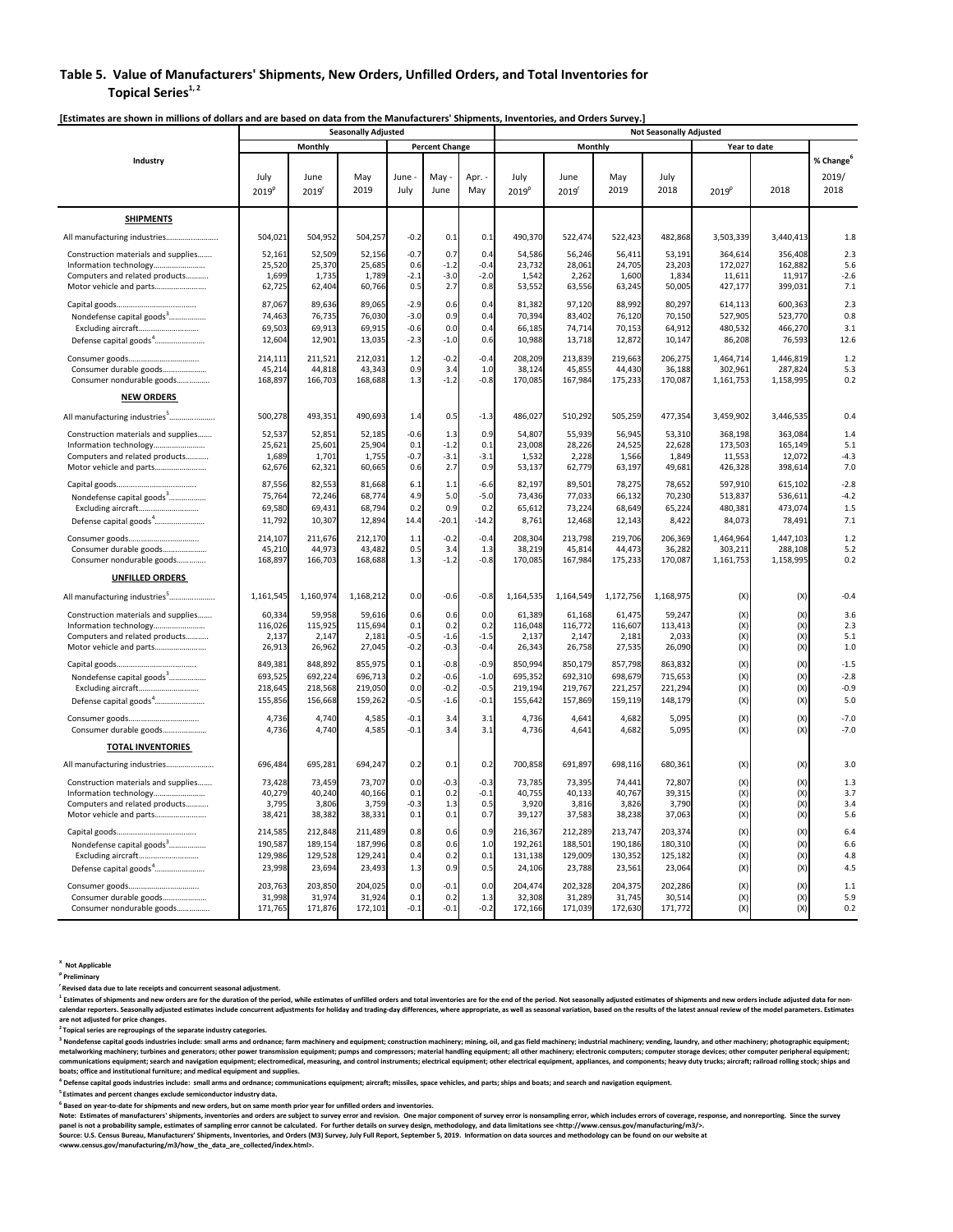### Table 6. Value of Manufacturers' Inventories, by Stage of Fabrication, by Industry Group<sup>1</sup>

### [Estimates are shown in millions of dollars and are based on data from the Manufacturers' Shipments, Inventories, and Orders Survey.]

|                                                                        |                   |                   | <b>Seasonally Adjusted</b> |                  |                       | <b>Not Seasonally Adjusted</b> |                   |                 |                 |                 |                  |  |
|------------------------------------------------------------------------|-------------------|-------------------|----------------------------|------------------|-----------------------|--------------------------------|-------------------|-----------------|-----------------|-----------------|------------------|--|
|                                                                        |                   | Monthly           |                            |                  | <b>Percent Change</b> |                                |                   |                 | Monthly         |                 | % Change         |  |
| Industry                                                               |                   |                   |                            |                  |                       |                                |                   |                 |                 |                 | July             |  |
|                                                                        | July              | June              | May<br>2019                | June -           | May -<br>June         | Apr. -                         | July              | June            | May<br>2019     | July<br>2018    | 2019/<br>2018    |  |
|                                                                        | 2019 <sup>p</sup> | 2019 <sup>r</sup> |                            | July             |                       | May                            | 2019 <sup>p</sup> | 2019            |                 |                 |                  |  |
|                                                                        |                   |                   |                            |                  |                       |                                |                   |                 |                 |                 |                  |  |
| <b>MATERIALS AND SUPPLIES</b>                                          |                   |                   |                            |                  |                       |                                |                   |                 |                 |                 |                  |  |
| All manufacturing industries                                           | 237,864           | 238,340           | 238,157                    | $-0.2$           | 0.1                   | $-0.1$                         | 239,212           | 236,740         | 238,324         | 234,055         | 2.2              |  |
| Durable goods industries                                               | 145,835           | 145,701           | 145,691                    | 0.1              | 0.0                   | $-0.2$                         | 146,778           | 144,618         | 145,251         | 141,964         | 3.4              |  |
| Nonmetallic mineral products                                           | 5,163<br>6,202    | 5,190<br>6,184    | 5,194<br>6,235             | $-0.5$<br>0.3    | $-0.1$<br>$-0.8$      | 0.4<br>0.6                     | 5,061<br>6,221    | 4,966<br>6,215  | 4,918<br>6,271  | 4,996<br>5,955  | 1.3<br>4.5       |  |
|                                                                        | 12,870            | 13,044            | 13,105                     | $-1.3$           | $-0.5$                | $-1.1$                         | 12,985            | 12,908          | 12,771          | 12,897          | 0.7              |  |
| Fabricated metal products                                              | 20,413            | 20,491            | 20,546                     | $-0.4$           | $-0.3$                | $-0.2$                         | 20,654            | 20,435          | 20,433          | 20,632          | 0.1              |  |
|                                                                        | 29,504            | 29,184            | 29,213                     | 1.1              | $-0.1$                | $-0.1$                         | 29,590            | 29,034          | 29,350          | 27,176          | 8.9              |  |
| Computers and electronic products<br>Electrical equipment, appliances, | 19,295            | 19,172            | 19,113                     | 0.6              | 0.3                   | 0.3                            | 19,477            | 19,141          | 19,362          | 18,880          | 3.2              |  |
| and components                                                         | 8,582             | 8,535             | 8,519                      | 0.6              | 0.2                   | 0.4                            | 8,678             | 8,530           | 8,596           | 8,058           | 7.7              |  |
| Transportation equipment                                               | 31,932            | 31,992            | 31,904                     | $-0.2$<br>$-0.8$ | 0.3<br>$-0.7$         | $-0.6$<br>$-0.3$               | 32,111            | 31,476          | 31,672          | 31,522          | 1.9<br>$-0.7$    |  |
| Furniture and related products<br>Miscellaneous products               | 3,850<br>8,024    | 3,883<br>8,026    | 3,912<br>7,950             | 0.0              | 1.0                   | $-0.4$                         | 3,912<br>8,089    | 3,923<br>7,990  | 3,897<br>7,981  | 3,939<br>7,909  | 2.3              |  |
| Nondurable goods industries                                            | 92,029            | 92,639            | 92,466                     | $-0.7$           | 0.2                   | 0.0                            | 92,434            | 92,122          | 93,073          | 92,091          | 0.4              |  |
|                                                                        | 17,984            | 18,132            | 18,007                     | $-0.8$           | 0.7                   | 0.8                            | 18,007            | 17,981          | 17,873          | 17,773          | 1.3              |  |
| Beverage and tobacco products                                          | 6,020             | 6,014             | 5,973                      | 0.1              | 0.7                   | 0.1                            | 5,691             | 5,785           | 5,931           | 5,546           | 2.6              |  |
|                                                                        | 1,142<br>1,362    | 1,146<br>1,364    | 1,152<br>1,363             | $-0.3$<br>$-0.1$ | $-0.5$<br>0.1         | $-0.8$<br>0.0                  | 1,149<br>1,359    | 1,147<br>1,365  | 1,159<br>1,369  | 1,163<br>1,320  | $-1.2$<br>3.0    |  |
|                                                                        | 471               | 473               | 505                        | $-0.4$           | $-6.3$                | $-0.6$                         | 477               | 466             | 497             | 511             | $-6.7$           |  |
| Leather and allied products                                            | 275               | 276               | 277                        | $-0.4$           | $-0.4$                | 1.5                            | 281               | 279             | 278             | 274             | 2.6              |  |
|                                                                        | 8,026<br>2,792    | 8,146<br>2,818    | 8,193<br>2,810             | $-1.5$<br>$-0.9$ | $-0.6$<br>0.3         | $-0.4$<br>0.8                  | 8,059<br>2,801    | 8,07<br>2,800   | 8,108<br>2,796  | 8,238<br>2,815  | $-2.2$<br>$-0.5$ |  |
| Petroleum and coal products                                            | 10,780            | 11,174            | 11,361                     | $-3.5$           | $-1.6$                | $-1.4$                         | 11,026            | 11,354          | 11,983          | 12,402          | $-11.1$          |  |
|                                                                        | 31,752            | 31,676            | 31,420                     | 0.2              | 0.8                   | 0.3                            | 32,111            | 31,558          | 31,675          | 30,767          | 4.4              |  |
| Plastics and rubber products                                           | 11,425            | 11,420            | 11,405                     | 0.0              | 0.1                   | $-0.4$                         | 11,473            | 11,317          | 11,404          | 11,282          | 1.7              |  |
| <b>WORK IN PROCESS</b>                                                 |                   |                   |                            |                  |                       |                                |                   |                 |                 |                 |                  |  |
| All manufacturing industries                                           | 214,950           | 213,939           | 214,083                    | 0.5              | $-0.1$                | 0.5                            | 216,549           | 212,901         | 215,854         | 210,116         | 3.1              |  |
| Durable goods industries                                               | 160,540           | 159,650           | 159,043                    | 0.6              | 0.4                   | 1.1                            | 162,286           | 159,351         | 161,119         | 154,671         | 4.9              |  |
|                                                                        | 2,234             | 2,223             | 2,209                      | 0.5              | 0.6                   | 0.6                            | 2,205             | 2,214           | 2,226           | 2,242           | $-1.7$           |  |
| Nonmetallic mineral products                                           | 1,580<br>10,365   | 1,573<br>10,334   | 1,561<br>10,435            | 0.4<br>0.3       | 0.8<br>$-1.0$         | $-1.1$<br>$-1.2$               | 1,591<br>10,549   | 1,595<br>10,423 | 1,599<br>10,548 | 1,551<br>10,907 | 2.6<br>$-3.3$    |  |
| Fabricated metal products                                              | 14,061            | 14,052            | 13,941                     | 0.1              | 0.8                   | $-1.0$                         | 14,206            | 14,042          | 14,050          | 13,903          | 2.2              |  |
|                                                                        | 18,365            | 18,664            | 18,509                     | $-1.6$           | 0.8                   | $-0.3$                         | 18,578            | 18,514          | 18,675          | 19,094          | $-2.7$           |  |
| Computers and electronic products<br>Electrical equipment, appliances, | 12,135            | 12,232            | 12,441                     | $-0.8$           | $-1.7$                | $-0.6$                         | 12,295            | 12,383          | 12,879          | 12,994          | $-5.4$           |  |
| and components                                                         | 4,308             | 4,322             | 4,320                      | $-0.3$           | 0.0                   | 0.0                            | 4,399             | 4,380           | 4,411           | 4,081           | 7.8              |  |
| Transportation equipment                                               | 92,263            | 91,030            | 90,369                     | 1.4              | 0.7                   | 2.5                            | 93,209            | 90,572          | 91,440          | 84,729          | 10.0             |  |
| Furniture and related products<br>Miscellaneous products               | 1,318<br>3,911    | 1,304<br>3,916    | 1,333<br>3,925             | 1.1<br>$-0.1$    | $-2.2$<br>$-0.2$      | $-1.0$<br>0.5                  | 1,325<br>3,929    | 1,330<br>3,898  | 1,365<br>3,926  | 1,401<br>3,769  | $-5.4$<br>4.2    |  |
|                                                                        |                   |                   |                            |                  |                       |                                |                   |                 |                 |                 |                  |  |
| Nondurable goods industries                                            | 54,410<br>5,762   | 54,289<br>5,745   | 55,040<br>5,946            | 0.2<br>0.3       | $-1.4$<br>$-3.4$      | $-1.2$<br>0.0                  | 54,263<br>5,175   | 53,550<br>5,15  | 54,735<br>5,366 | 55,445<br>5,642 | $-2.1$<br>$-8.3$ |  |
| Beverage and tobacco products                                          | 9,835             | 9,793             | 9,735                      | 0.4              | 0.6                   | 0.3                            | 9,253             | 9,338           | 9,579           | 8,838           | 4.7              |  |
|                                                                        | 728               | 724               | 728                        | 0.6              | $-0.5$                | $-0.4$                         | 733               | 722             | 733             | 714             | 2.7              |  |
|                                                                        | 422<br>334        | 422<br>332        | 426<br>344                 | 0.0<br>0.6       | $-0.9$<br>$-3.5$      | $-0.2$<br>1.2                  | 420<br>352        | 415<br>34       | 423<br>343      | 409<br>360      | 2.7<br>$-2.2$    |  |
| Leather and allied products                                            | 81                | 80                | 77                         | 1.3              | 3.9                   | 1.3                            | 80                | 7               | 78              | 78              | 2.6              |  |
|                                                                        | 1,382<br>1,214    | 1,373<br>1,210    | 1,370<br>1,214             | 0.7<br>0.3       | 0.2<br>$-0.3$         | 1.0<br>$-3.7$                  | 1,404<br>1,203    | 1,391<br>1,148  | 1,380<br>1,150  | 1,320<br>1,111  | 6.4<br>8.3       |  |
| Petroleum and coal products                                            | 12,275            | 12,183            | 12,700                     | 0.8              | $-4.1$                | $-2.2$                         | 12,897            | 12,351          | 13,110          | 13,840          | $-6.8$           |  |
|                                                                        | 19,217            | 19,310            | 19,352                     | $-0.5$           | $-0.2$                | $-1.8$                         | 19,591            | 19,506          | 19,403          | 19,988          | $-2.0$           |  |
| Plastics and rubber products                                           | 3,160             | 3,117             | 3,148                      | 1.4              | $-1.0$                | $-0.2$                         | 3,155             | 3,111           | 3,170           | 3,145           | 0.3              |  |
| <b>FINISHED GOODS</b>                                                  |                   |                   |                            |                  |                       |                                |                   |                 |                 |                 |                  |  |
| All manufacturing industries                                           | 243,670           | 243,002           | 242,007                    | 0.3              | 0.4                   | 0.3                            | 245,097           | 242,256         | 243,938         | 236,190         | 3.8              |  |
| Durable goods industries                                               | 120,693           | 120,292           | 119,826                    | 0.3              | 0.4                   | 0.4                            | 121,557           | 119.503         | 120,846         | 115,608         | 5.1              |  |
|                                                                        | 4,724             | 4,756             | 4,839                      | -0.:             | $-1.7$                | -0.9                           | 4,663             | 4,739           | 4,918           | 4,849           | $-3.8$           |  |
| Nonmetallic mineral products                                           | 7,241<br>12,410   | 7,198<br>12,397   | 7,168<br>12,638            | 0.6<br>0.1       | 0.4<br>$-1.9$         | $-0.3$<br>0.3                  | 7,275<br>12,435   | 7,307<br>12,380 | 7,345<br>12,762 | 7,069<br>12,183 | 2.9<br>2.1       |  |
| Fabricated metal products                                              | 20,049            | 20,096            | 20,088                     | $-0.2$           | 0.0                   | 0.6                            | 20,245            | 20,149          | 20,295          | 19,530          | 3.7              |  |
|                                                                        | 24,516            | 24,281            | 24,140                     | 1.0              | 0.6                   | 0.8                            | 24,454            | 24,005          | 24,340          | 22,465          | 8.9              |  |
| Computers and electronic products<br>Electrical equipment, appliances, | 11,887            | 12,011            | 11,854                     | $-1.0$           | 1.3                   | $-0.4$                         | 11,992            | 11,819          | 11,823          | 11,896          | 0.8              |  |
| and components                                                         | 7,490             | 7,450             | 7,444                      | 0.5              | 0.1                   | $-0.6$                         | 7,668             | 7,501           | 7,569           | 7,075           | 8.4              |  |
| Transportation equipment                                               | 16,891            | 16,674            | 16,225                     | 1.3              | 2.8<br>0.7            | 1.3<br>0.3                     | 17,305<br>2,961   | 16,246          | 16,317<br>2,871 | 16,070          | 7.7              |  |
| Furniture and related products<br>Miscellaneous products               | 2,847<br>12,638   | 2,817<br>12,612   | 2,797<br>12,633            | 1.1<br>0.2       | $-0.2$                | 1.0                            | 12,559            | 2,943<br>12,414 | 12,606          | 2,736<br>11,735 | 8.2<br>7.0       |  |
| Nondurable goods industries                                            | 122,977           | 122,710           | 122,181                    | 0.2              | 0.4                   | 0.1                            | 123,540           | 122,753         | 123,092         | 120,582         | 2.5              |  |
|                                                                        | 30,726            | 30,498            | 30,105                     | 0.7              | 1.3                   | $-0.5$                         | 30,977            | 30,040          | 29,613          | 30,067          | 3.0              |  |
| Beverage and tobacco products                                          | 9,445             | 9,420             | 9,364                      | 0.3              | 0.6                   | 0.7                            | 9,466             | 9,515           | 9,534           | 9,267           | 2.1              |  |
|                                                                        | 1,505<br>1,784    | 1,469<br>1,762    | 1,461<br>1,757             | 2.5<br>1.2       | 0.5<br>0.3            | $-1.1$<br>$-0.2$               | 1,505<br>1,775    | 1,467<br>1,743  | 1,468<br>1,755  | 1,387<br>1,734  | 8.5<br>2.4       |  |
|                                                                        | 1,121             | 1,150             | 1,135                      | $-2.5$           | 1.3                   | 1.2                            | 1,183             | 1,146           | 1,093           | 1,153           | 2.6              |  |
| Leather and allied products                                            | 412               | 415               | 420                        | $-0.7$           | $-1.2$                | $-0.5$                         | 418               | 424             | 428             | 452             | $-7.5$           |  |
|                                                                        | 6,846<br>1,536    | 6,836<br>1,519    | 6,884<br>1,530             | 0.1<br>1.1       | $-0.7$<br>$-0.7$      | 1.0<br>$-1.8$                  | 6,902<br>1,520    | 6,864<br>1,544  | 6,897<br>1,567  | 6,644<br>1,521  | 3.9<br>$-0.1$    |  |
| Petroleum and coal products                                            | 17,197            | 16,924            | 16,950                     | 1.6              | $-0.2$                | $-2.7$                         | 17,421            | 16,927          | 17,248          | 16,801          | 3.7              |  |
| Chemical products                                                      | 39,773            | 39,995            | 39,935                     | $-0.6$           | 0.2                   | 1.8                            | 39,786            | 40,254          | 40,632          | 39,408          | 1.0              |  |
| Plastics and rubber products                                           | 12,63             | 12,722            | 12,640                     | -0.              | 0.6                   | 0.3                            | 12,587            | 12,829          | 12,857          | 12,148          | 3.6              |  |

**p Preliminary** 

**r Revised data due to late receipts and concurrent seasonal adjustment.** 

<sup>1</sup> stimates of shipments and new orders are for the duration of the period, while estimates of unfilled orders and total inventories are for the end of the period. Not seasonally adjusted estimates of shipments and new or